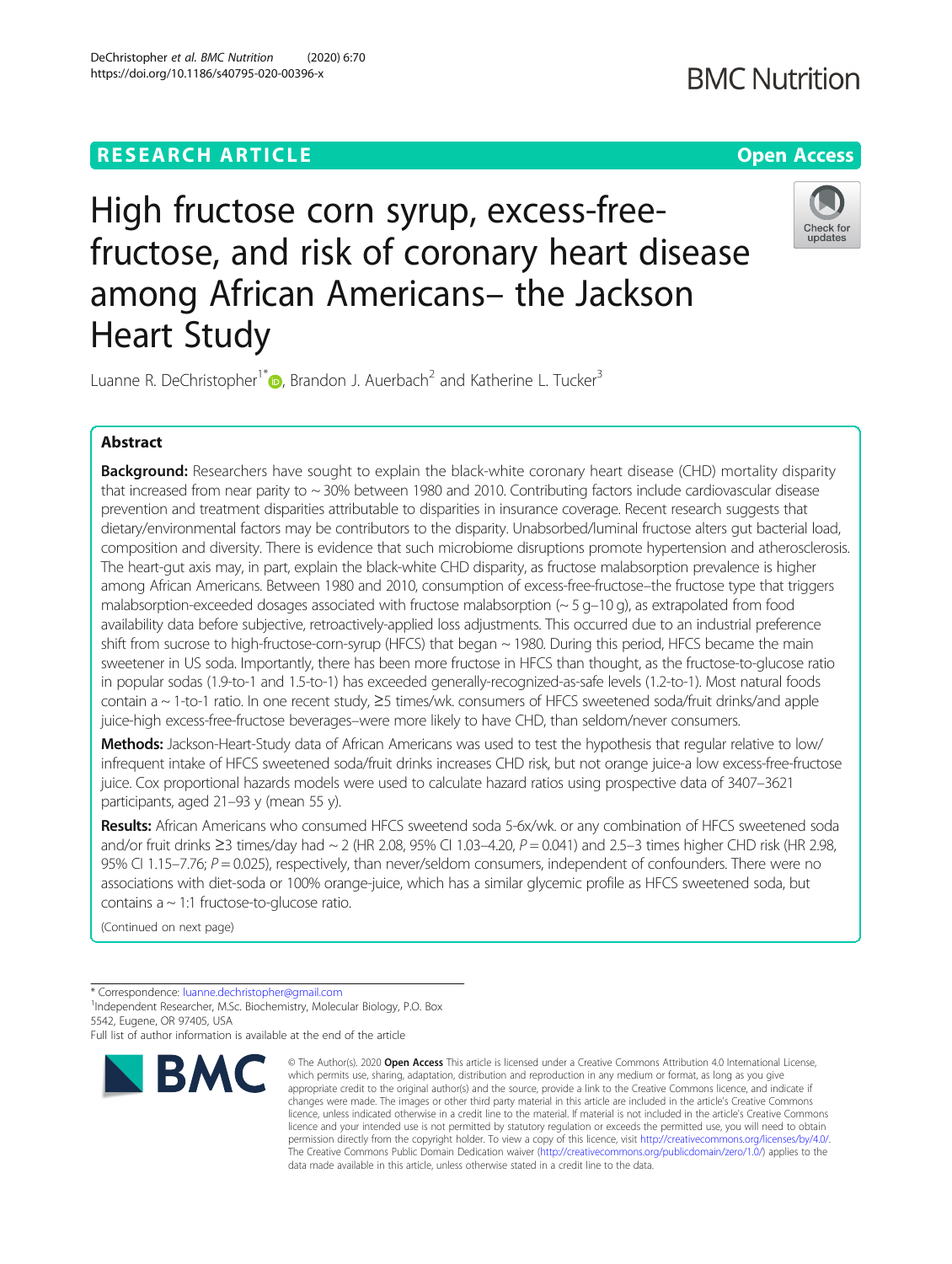#### (Continued from previous page)

Conclusion: The ubiquitous presence of HFCS in the food supply may pre-dispose African Americans to increased CHD risk.

Keywords: African Americans, Health race disparities, Heart disease, High fructose corn syrup, Fructose malabsorption, Fructose, Fruit drinks, Glycation, Soda, Soft drinks, Microbiome, Dyspepsia, AGE, FruAGE, Excess-free-fructose, Fructositis

### Background

Researchers have sought to explain the black-white coronary heart disease (CHD) mortality disparity that increased from near parity to  $\sim 30\%$  between 1980 and 2008 [\[1](#page-11-0)]. By 2010, African Americans were ~ 30% more likely to die from heart disease than non-Hispanic whites [[2,](#page-11-0) [3](#page-11-0)]. Disparities in cardiovascular disease prevention and treatment have been cited as contributing factors [[4\]](#page-11-0). Non-Hispanic blacks are twice as likely to be uninsured, compared with non-Hispanic whites, in part because blacks have experienced a disproportionate decline in employer-sponsored health insurance coverage since the 1970s. Studies indicate that those who are uninsured go without needed medical care, receive lower quality care and have worse health, compared with those who have health insurance [[5\]](#page-11-0).

Dietary/environmental stressors are potential contributors to the black-white heart disease mortality disparity. Epidemiological research shows that regular consumers of sugar sweetened beverages (SSB) (high fructose corn syrup sweetened soda, and fruit drinks) have increased CHD risk, relative to seldom/never consumers, due to sugar metabolism mechanisms linked to SSB and, in particular, (unregulated) fructose overconsumption (hypertension, dyslipidemia induced atherosclerosis and inflammation) [[6](#page-11-0)–[8](#page-11-0)]. Research with nationally representative data found that SSB/fruit drink consumption prevalence was higher among African Americans than non-Hispanic whites [\[9](#page-11-0)].

A recent study using nationally representative data found that the increased CHD risk may, in part, be due to the the high fructose-to-glucose ratio in the high fructose corn syrup (HFCS) in soda and fruit drinks and mechanisms linked to fructose malabsorption. Consumers of any combination of HFCS sweetened soda, fruit drinks and *apple juice -* a 100% juice with a high  $\left(\sim 2:1\right)$  fructose-to-glucose ratio - ≥5 times/wk. were nearly three times as likely to have CHD, relative to seldom/never consumers [\[10](#page-11-0)]. There was no association with orange juice–a juice with comparable amounts of total sugars (20.7 g) [[11](#page-11-0)], total fructose (11 g), glycemic load (15 glycemic units) [[12\]](#page-11-0), and post pasteurization vitamin C as apple juice  $(24 g)/(15.7 g)$  [\[11\]](#page-11-0)/(12 glycemic units) [\[12](#page-11-0)], per 250 ml (8 oz cup). What distinguishes these juices is their excess-free-fructose (unpaired fructose) content  $(7.4 g \text{ in apple juice (NDB #09400) } [11] \text{ vs.}$  $(7.4 g \text{ in apple juice (NDB #09400) } [11] \text{ vs.}$  $(7.4 g \text{ in apple juice (NDB #09400) } [11] \text{ vs.}$ 0.4 g in orange juice, (NDB #09209) [\[11](#page-11-0)] per 250 ml.)

Between 1980 and 2010, consumption of excess-freefructose exceeded dosages associated with fructose malabsorption  $({\sim}5 \text{ g}-10 \text{ g})$  [[13](#page-11-0)–[22](#page-11-0)], as extrapolated from food availability data [[23,](#page-11-0) [24\]](#page-11-0) before subjective, retroactively applied loss adjustments [[25](#page-11-0)–[27](#page-12-0)]. Fructose malabsorption may be an underlying CHD risk factor, as unabsorbed/luminal fructose alters gut bacterial load, composition and diversity [\[28](#page-12-0)], and recent research shows that such detrimental shifts in the microbiome promote hypertension and atherosclerosis [\[29](#page-12-0), [30](#page-12-0)]. African Americans may be at increased risk, as fructose malabsorption prevalence is higher among non-Hispanic blacks relative to Hispanics, despite the fact that both ethnicities exhibit high consumption of HFCS sweetened beverages [[31](#page-12-0)]. HFCS has been the main source of excess-freefructose in the US food supply, due to the industrial prefer-ence shift from sucrose to HFCS [[32,](#page-12-0) [33](#page-12-0)]. Excess-free-fructose occurs when the fructose-to-glucose ratio exceeds 1:1. Most natural foods (including honey) [\[34\]](#page-12-0) contain a  $\sim$  1:1 ratio. Apples, pears, watermelons, and mangoes are among the exceptions [\[11\]](#page-11-0). Importantly, there has been more fructose in HFCS than previously thought, as research from the Keck School of Medicine found that the fructose-toglucose ratio in popular sodas  $(1.9 \text{ to } 1 \text{ } 35)$  and 1.5 to 1 [[36](#page-12-0)]) has exceeded generally recognized as safe (GRAS) levels [\[37\]](#page-12-0) (1.2 to 1). The proliferation of HFCS in the US food supply between 1980 and 2010 may have contributed to the black/white heart disease mortality disparity.

### Study objectives

We sought to investigate whether African Americans, who consume high excess-free-fructose beverages, have higher CHD risk than seldom/never consumers. This study tests the hypothesis that consumption of HFCS sweetened soda, fruit drinks, and any combination of these high excess-free-fructose beverages, but not orange juice (a 100% juice with a 1:1 fructose-to-glucose ratio [[11\]](#page-11-0)) or diet-soda, increases CHD risk, independently of potential confounders. Survival analysis was conducted with data from the Jackson Heart Study (JHS), a population-based longitudinal study of African Americans based in Jackson, Mississippi [[38\]](#page-12-0). The JHS is the largest single-site, epidemiologic investigation of cardiovascular disease (CVD) among African Americans ( $n =$ 5306) undertaken in the United States. It aims to elucidate the reasons for the greater prevalence of CVD among African Americans [[38](#page-12-0)].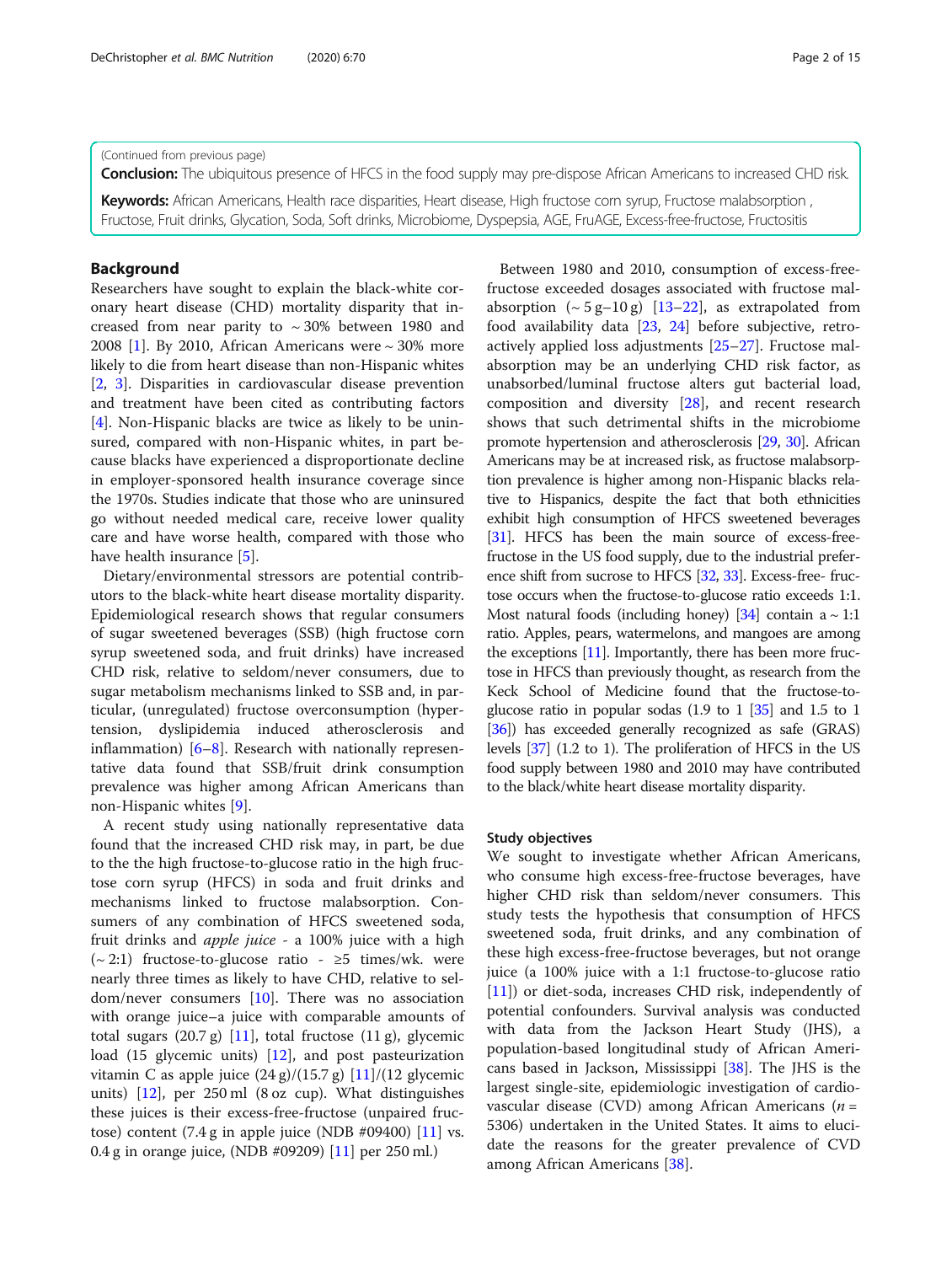By 2000, the start of the baseline exam, participants in the JHS were exposed to higher intakes of excess-freefructose than generations before them, as US soft drink producers switched from use of sucrose to HFCS in non-diet soda around 1984 [[24](#page-11-0), [39](#page-12-0)]. Average per capita HFCS intake peaked the year (1999) before the JHS began, at approximately 80 g per day (over 1 pound per week) [[23,](#page-11-0) [24](#page-11-0)]. These consumption data are consistent with US Department of Agriculture reports [\[23](#page-11-0)] published prior to subjective increases in HFCS consumer level loss allowances [[25](#page-11-0)]. The JHS was approved by the US-National Heart, Lung and Blood Institute of the National Institutes of Health. Participants gave written consent. The study was approved by the Institutional Review Board of the University of Mississippi [\[38](#page-12-0)].

### Methods

### Beverage intake

We analyzed intake of non-diet soda, the high excessfree-fructose beverage most consumed by US adults [\[9](#page-11-0), [40\]](#page-12-0) and fruit drinks, as many varieties are sweetened with HFCS and/or contain apple juice (a 100% juice which naturally contains  $a \geq 2:1$  fructose-to-glucose ratio [[11\]](#page-11-0)). These beverages were analyzed individually and in combination with one another, herein referred to as any combination of HFCS sweetened soda and fruit drinks (ttlEFF – total excess-free-fructose). Orange juice, a 100% juice with a 1:1 fructose-to-glucose ratio [[11\]](#page-11-0), and diet soda were included for comparison. Although we also analyzed other 100% fruit juices, asked as, "Do you consume other 100% juices (other than orange juice), including apple juice?" [[38\]](#page-12-0), this beverage group did not distinguish between non-citrus juice that is high in excess-free-fructose (apple) [\[11](#page-11-0)], and other 100% juices with low/no excess-free-fructose (grape, grapefruit and pineapple) [[11\]](#page-11-0). Grouping these juices into one question prevented individual analysis of apple juice, as distinguished from other popular juices [[38](#page-12-0)]. During the study period, HFCS was the main sweetener in US soda [[41](#page-12-0)].

For analysis, individual beverage intake frequencies, obtained via a food frequency questionnaire (FFQ) specifically designed for this population [[42\]](#page-12-0), were reduced from ten to four (≤once/wk., 2–4 times/wk., 5–6 times/ wk., and  $\geq$  once a day), except for individual analyses with diet soda, with three intake levels (≤once/wk., 2–6 times/wk., ≥once a day), as fewer people reported diet soda consumption. To analyze any combination of nondiet soda and fruit drinks, we categorized summed frequencies (normalized to 237 ml or one 8 oz cup) into quintiles. All intake frequencies were carried forward from exam 1 to exams 2 and 3, as the JHS administered one FFQ at enrollment. Strong and consistent relationships have been reported between frequency of food and food group consumption and probability of consumption on 24 h recalls [\[43](#page-12-0)] and, in a validation and calibration study, the FFQ used in the JHS, as described in-depth elsewhere, was found to be reasonably valid for assessment of dietary intake of adult African Americans in the south [[42](#page-12-0), [44](#page-12-0)].

### Ascertainment of endpoints

Incident CHD was defined as any one of the following: self-reported non-fatal myocardial infarction (MI), as determined by 12-LED electrocardiogram; fatal MI as determined by review of hospital records and death certificates; and self-reported CHD, based on answers to the following questions: "Since your last JHS visit, have you … had coronary bypass? … had angioplasty of the coronary arteries? … had a balloon angioplasty or stent of the coronary arteries?" [[38](#page-12-0)] Trained interviewers conducted annual telephone follow-up of any significant health events since the last JHS contact, including diagnostic tests, hospitalizations, or death. Information on cohort hospitalizations and deaths was transmitted to the medical record abstraction (MRA) unit who reviewed death certificates and hospital records to identify CVD events. Review of completed questionnaires by physicians and medical examiners/ coroners and of death certificates and hospital records were used to obtain information of hospitalized and fatal coronary heart disease (CHD) deaths [\[45](#page-12-0)].

### Potential confounders

Potential confounders were selected based on existing research [[6,](#page-11-0) [7,](#page-11-0) [10](#page-11-0)]. We used three analysis models, that built upon one another, to analyze variables that affected the relationship with CHD. In the first model, we examined associations between intake of any combination of HFCS sweetened soda and fruit drinks and CHD events (fatal and non-fatal) with the following potential confounders: age, sex, history of smoking (yes/no), and time-varying/ time-updated covariates including BMI (continuous variable), hsCRP-a sensitive quantification of c reactive protein (CRP), an acute-phase protein released into the blood by the liver during inflammation (continuous variables), hypertension status (yes/ no) defined as taking antihypertensive medication, or systolic  $BP > 140-159$  or diastolic  $BP > 90-99$  mmHg; type 2 diabetes, defined as no-diabetes (FPG < 100 mg/dL [5.6 mmol/l]); pre-diabetes (FPG  $\geq 100 \text{ mg/dl}$  and  $\leq 125 \text{ mg/}$ dl [6.9 mmol/l])); and diabetes (FPG ≥126 mg/dL or use of diabetes medication (self-reported) within 2 weeks prior to the clinic visit). We also adjusted for daily total energy intake in kilocalories (a continuous variable) and physical activity level, a categorical variable, defined as physical activity levels associated with ideal, intermediate and poor health, as defined by the American Heart Association. Total energy intake was carried forward from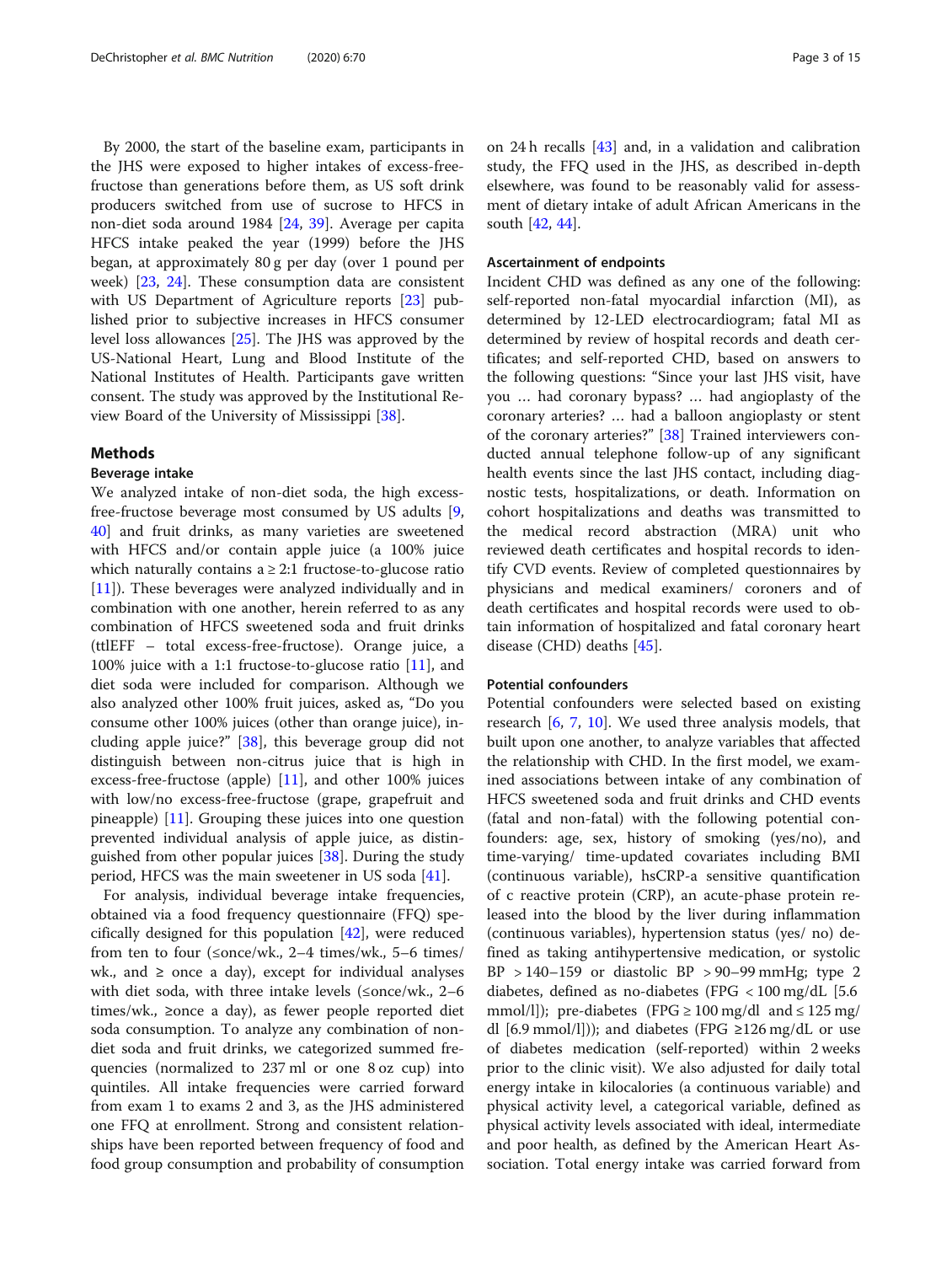exam one to exams two and three, as dietary data were collected only once, during enrollment (exam 1). Physical activity level for exam 2 was carried forward from exam 1, as it was collected only during exams 1 and 3. For missing data (consistent with prior research) [\[6](#page-11-0)], the last value was carried forward for BMI, and smoking.

In the second model, we replaced diabetes status with glycated hemoglobin (HbA1c), a time-varying covariate that is a measure of diabetes control, defined as normal (HbA1c < 5.6% [38.8 mmol/mol]), at risk = HbA1c  $\geq$ 5.6%  $(38.8 \text{ mmol/mol})$  to  $< 6.5\%$  [47.5 mmol/mol], or out of control (HbA1c ≥6.5% [47.5 mmol/mol], as we were interested in assessing associations between high excessfree-fructose beverages and CHD, independent of glycemic load. Given our hypothesis, that fructose malabsorption is an independent risk factor associated with CHD, we anticipated that greater intake of non-diet soda and fruit drinks would increase risk of CHD, independent of blood glucose status and fasting serum triglycerides–an end-product of fructose metabolism. We also adjusted for low density lipoprotein-cholesterol (LDL-c), fasting serum triglycerides (continuous variables), and socio-economic status (SES)-by adjusting for education (some high school; high school graduate/ or general education development (GED) diploma; attended vocational school, trade school or college).

In the third analysis model, we replaced LDL-c and fasting serum triglycerides (non-significant predictors) with the 2010 Healty Eating Index score, a measure of diet quality, that has been described in detail elsewhere [[46,](#page-12-0) [47](#page-12-0)]. We also adjusted for intake frequency of 100% orange juice and other 100% juices, as we were interested in assessing associations between intake of any combination of HFCS sweetened soda and fruit drinks (ttlEFF), independent of these other sugar containing beverages. Conversely, analyses of 100% orange and other juices were adjusted for the other beverages. For example, the orange juice analysis was adjusted for intake of other 100% juices, and any combination of HFCS sweetened soda and fruit drinks.

### Statistical analysis

There were 4815 participants at baseline, after exclusion for missing dietary intake data (237) and implausible energy intake (254), defined as total daily energy intake ≤600 or ≥ 4800 kcal. There were 400 exclusions due to pre-existing CHD. Health data from three exams (9/ 2000–3/2004; 10/2005–12/2008; 2/2009–1/2013) were available for analysis. For this study, there were between 3407 and 3621 participants, aged 21–93 y (mean 55 y), depending upon analysis model, with complete responses (non-missing) to the study questions of interest. A flow-chart showing exclusions is provided as Fig. [1.](#page-4-0)

We examined incident CHD over approximately 8 years of follow-up, using multivariable-adjusted Cox proportional hazards models (1–3) to estimate hazard ratios (HR). Time in the study from baseline was used for the time scale. Time varying covariates were updated at each exam. Adherence to the proportional hazards assumption was tested/confirmed using Schoenfeld and scaled Schoenfeld residuals for the models as a whole and individually, including plots for each predictor ( $P \ge 0.05$ ). Person-time was calculated from baseline (2005–2008) until exam 3 (2009–2013), death, loss to follow-up, or incident CHD. Stata version 13.1 was used for the analysis and a two-tailed  $p$ -value < 0.05, with 95% confidence intervals that did not include 1, was considered statistically significant.

### Results

## Participant baseline characteristics

At baseline, 34% of particpants were male, 66.7% attended college ( $\ge$  some college/ college graduate), and 65.4% had above average incomes ( $\geq$  upper-middle/ affluent). Average daily energy intake was 2066 kcal (standard deviation (SD)  $\pm$ 883) and mean body mass index (BMI) was 31.8  $\pm$ 7.2. More than half (54.4%) had LDL-c concentration < 130 mg/dL (desirable target), 85.2% had fasting triglycerides within the normal range  $\left( < 150 \text{ mg/dL} \right)$ , and 98.2% had hsCRP (inflammation biomarker) within the normal/ desirable range  $( $3 \text{ mg/L}$ ). Nearly a fifth (18.5%) had$ hypertension and/or were taking hypertension medication; 16.7% had diabetes; 49.7% had hbA1c above normal; and 46.7% had an AHA physical activity level associated with sedentarism/poor health. (Table [1](#page-5-0)).

The proportion of participants who consumed orange juice (31.1%) and non-diet soda (35.6%) ≥ once per day was comparable, relative to fruit drinks (24.9%), other 100% juices (16.9%), and diet soda (10%). Sixty percent of participants consumed any combination of HFCS sweetened soda and fruit drinks  $\ge$  once/day. Nearly 40 % consumed these beverages > once/day (Table [1](#page-5-0)). The proportions of participants with BMI ≥30 kg/m (51–54%), history of smoking (25–31%), hypertension (17–21%), or elevated LDL-c (≥130 mg/dL) were comparable across all sugar containing beverages. Participants with income below the poverty line were slightly more likely to consume HFCS sweetened soft drinks and fruit drinks than orange juice. Higher consumption of all sugar containing beverages was associated with higher total energy intake. Frequent consumers  $(≥ 3/d)$  of any combination of HFCS sweetened soft drinks and fruit drinks had the lowest (poorest) mean 2010 Healthy Eating Index score (56) (Table [2](#page-6-0)).

### Relationship with CHD

There were 62 new CHD cases (after 400 exclusions due to pre-existing CHD). There were no CHD associations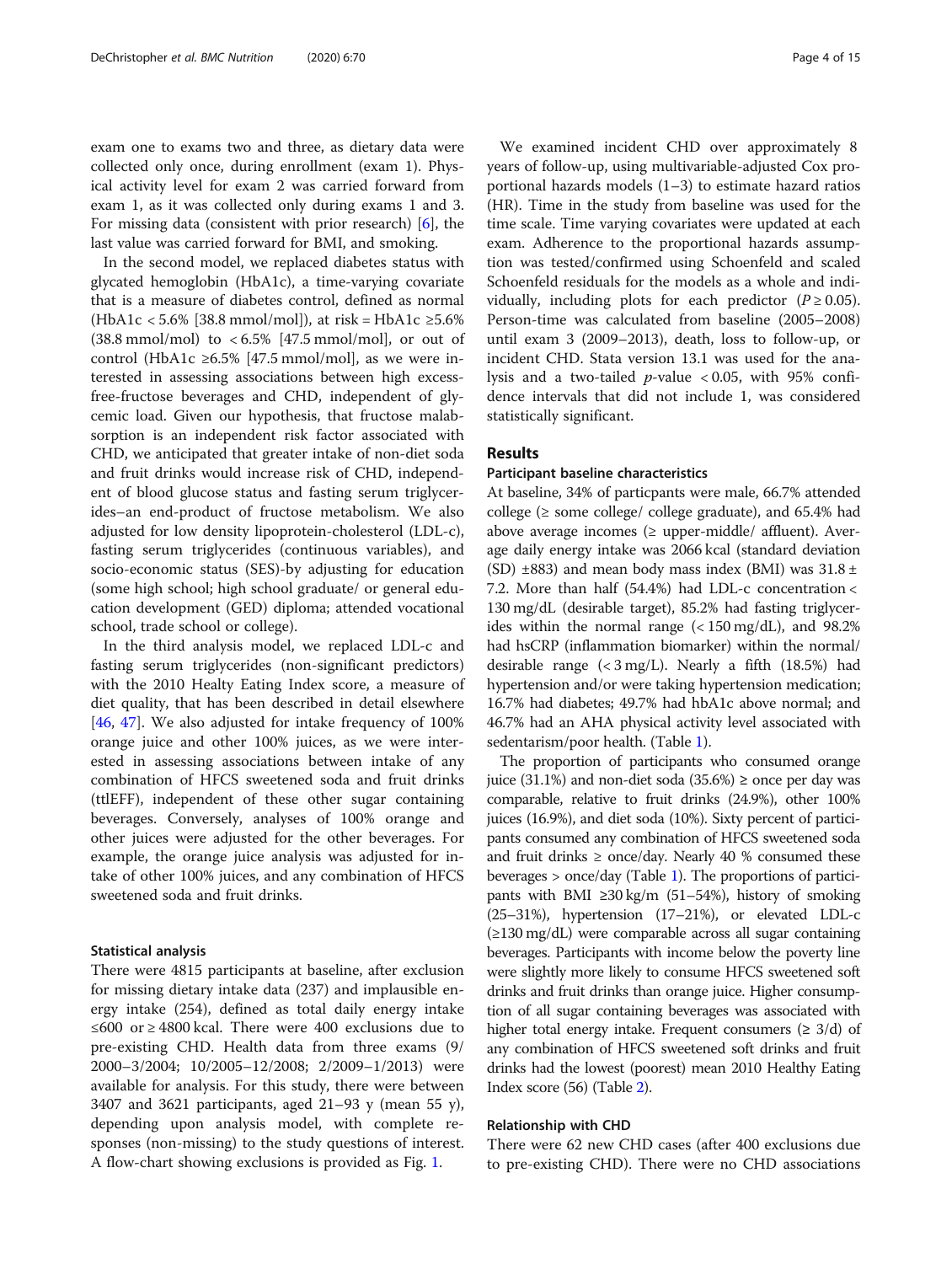<span id="page-4-0"></span>

with intake of 100% orange juice, other 100% juices (Table [3\)](#page-7-0), or diet soda (data not shown). Consumers of HFCS sweetened soda 5–6 times/wk. had a 103% higher risk of CHD, relative to seldom/ never consumers, independent of smoking history, age, sex, BMI, total energy intake, inflammation (hsCRP concentration), blood pressure, physical activity level, and type 2 diabetes (HR 2.03, 95% CI 1.02-4.08,  $p = 0.045$ ) (model 1 analysis,  $n =$ 3621). The association remained significant (HR 2.12, 95% CI 1.01–4.48,  $p = 0.048$ ) after further adjustment for LDL-c, fasting serum triglycerides, education level, and substitution of type 2 diabetes status with blood glucose concentration-HbA1C (model 2,  $n = 3407$ ). The HR increased nominally, after replacement of non-significant predictors (LDL-c, fasting serum triglycerides, and SES) with 2010 Healthy Eating Index score, and intake of 100% orange and other 100% juices (HR 2.08, 95% CI 1.0[3](#page-7-0)–4.20,  $p = 0.041$ ) (model 3,  $n = 3609$ ) (Table 3).

Individual analyses with fruit drinks were not significant, however  $P$  for trend (Model 3) was significant. Consumption of any combination of HFCS sweetened soda and/or fruit drinks ≥3 times/day was significantly

associated with greater than 2.5 times higher CHD risk in all three analysis models, relative to seldom/never consumers (Model 1: HR 2.60, 95% CI 1.07–6.31; P = 0.035) (Model 2: HR 2.83, 95% CI 1.04-7.71;  $P = 0.042$ ) (Model 3: HR 2.98, 95% CI 1.15–7.76;  $P = 0.025$ ). The association with CHD was independent of age, sex, smoking history, BMI, total energy intake, inflammation (hsCRP concentration), hypertension, physical activity level, type 2 diabetes status (model 1 analyses). It was independent of LDL-c, fasting serum triglyceride, HbA1c, and education level (model 2 analyses); and it was independent of diet quality, as measured by the 2010 Healthy Eating Index score (model 3 analyses).  $P$  for trend was also significant (Model 3).

Hypertension and inflammation were associated with CHD across all analysis models (1–3). Type 2 diabetes approached significance. The American Heart Association's (AHA) physical activity level associated with ideal health was protective  $(≥150 min/wk.$  moderate; or  $≥ 75$ min/wk. vigorous, ≥150 min/wk. moderate, + 2x vigorous; ≥60 of moderate or vigorous every day) across all analysis models (1–3), independent of potential confounders.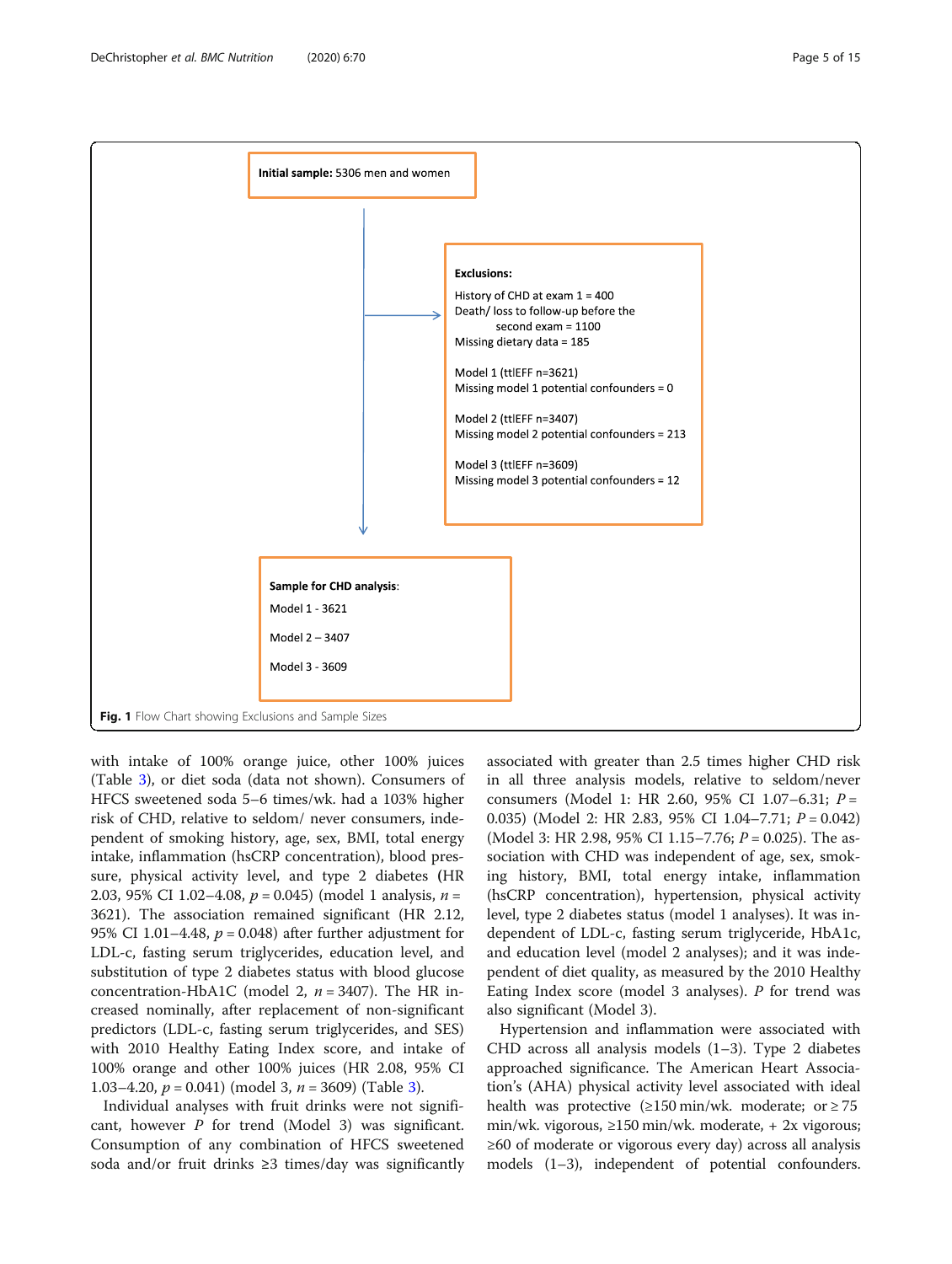<span id="page-5-0"></span>

| <b>Table 1</b> Baseline characteristics of adults included in this      |  |  |  |  |
|-------------------------------------------------------------------------|--|--|--|--|
| analysis, aged $\geq$ 21 years, in the Jackson Heart Study <sup>a</sup> |  |  |  |  |

| N                                                   | 3233-3533       |
|-----------------------------------------------------|-----------------|
| Age (y, mean $\pm$ SD)                              | $55.0 \pm 12.2$ |
| Sex (% male)                                        | 33.8            |
| <b>BMI</b> (mean $\pm$ SD)                          | $31.8 \pm 7.2$  |
| Poor Health (≥30 kg/m) <sup>2</sup> (%)             | 53.3            |
| Intermediate Health (25-29.9 kg/m) <sup>2</sup> (%) | 33.1            |
| Ideal Health $(25 \text{ kg/m})^2$ (%)              | 13.6            |
| Total energy intake (kcal/d, mean $\pm$ SD)         | $2065 \pm 883$  |
| <b>Education Level (%)</b>                          |                 |
| 0–11 y (< High School Grad)                         | 16.2            |
| 12 y (High School Grad/ Graduate Equivalency)       | 17.1            |
| 13+ y (≥Some College/ College Graduates)            | 66.7            |
| History of Smoking (% Yes)                          | 28.9            |
| <b>Physical Activity</b>                            |                 |
| Poor Health                                         | 46.7            |
| Intermediate Health                                 | 33.4            |
| Ideal Health                                        | 19.9            |
| <b>Blood Pressure Categorization (%)</b>            |                 |
| Normal (systolic < 120 mmHg & diastolic < 80 mmHg)  | 32.5            |
| Pre-Hypertension (120-139 mmHg/80-89 mmHg)          | 49.0            |
| Stage I Hypertension (140-159 mmHg/ 90-99 mmHg)     | 14.9            |
| Stage II Hypertension (≥160 mmHg/ 100 mmHg)         | 3.6             |
| Fasting Low Density Lipoprotein (LDL) (%)           |                 |
| Optimal (< 100 mg/dL)                               | 21.6            |
| Near/ Above Optimal (100–129 mg/dL)                 | 32.8            |
| Borderline High (130-159 mg/dL)                     | 27.6            |
| High (160-189 mg/dL)                                | 12.9            |
| Very High (190 mg/dL)                               | 5.1             |
| Fasting High Density Lipoprotein (HDL) (%)          |                 |
| Low (< 40 mg/dL high risk)                          | 36.0            |
| Normal (40-59 mg/dL)                                | 37.9            |
| High (≥60 mg/dL)                                    | 26.1            |
| <b>Fasting Triglyceride Categorization (%)</b>      |                 |
| Normal (normal (< 150 mg/dL)                        | 85.2            |
| Borderline High (150-199 mg/dL)                     | 9.8             |
| High (≥200 mg/dL)                                   | 5.0             |
| $hscRP$ (%)                                         |                 |
| Low risk $<$ 1 mg/L                                 | 89.3            |
| Average risk 1-3 mg/L                               | 8.9             |
| High risk $>$ 3 mg/L                                | 1.8             |
| Diabetes Classification (%)                         |                 |
| No-Diabetes                                         | 46.1            |
| Pre-Diabetes                                        | 37.2            |
| Diabetes                                            | 16.7            |
|                                                     |                 |

Table 1 Baseline characteristics of adults included in this analysis, aged ≥21 years, in the Jackson Heart Study<sup>a</sup> (Continued)

| Hemoglobin A1c (%)                                                               |      |
|----------------------------------------------------------------------------------|------|
| Normal (< 5.6% (38.8 mmol/mol)                                                   | 50.3 |
| At Risk (≥ 5.6% (38.8 mmol/mol)                                                  | 36.0 |
| Uncontrolled $(26.5\%$ (47.5 mmol/mol)                                           | 13.7 |
| Intake frequency 'any combination non-diet soda and fruit<br>drinks (ttlEFF) (%) |      |
| $<$ 2 times p/wk                                                                 | 19.2 |
| 2-5 times p/wk                                                                   | 20.3 |
| once p/day                                                                       | 21.1 |
| $> 1$ to < 3 times p/day                                                         | 20.9 |
| $\geq$ 3 times p/day                                                             | 18.5 |
| Intake frequency non-diet soda (%)                                               |      |
| $\leq$ once /wk                                                                  | 38.7 |
| 2-4 times /wk                                                                    | 10.0 |
| 5-7 times /wk                                                                    | 15.7 |
| > once / day                                                                     | 35.6 |
| Intake frequency fruit drinks (%)                                                |      |
| $\leq$ once /wk                                                                  | 27.6 |
| 2-4 times /wk                                                                    | 29.2 |
| 5-7 times /wk                                                                    | 18.3 |
| > once /day                                                                      | 24.9 |
| Intake frequency orange juice (%)                                                |      |
| $\leq$ once /wk                                                                  | 25.4 |
| 2-4 times /wk                                                                    | 26.9 |
| $\geq$ 5 times /wk.                                                              | 16.6 |
| > once /day                                                                      | 31.1 |
| Intake frequency other 100% juices <sup>d</sup> (%) ( $n = 3425$ )               |      |
| $\leq$ once /wk                                                                  | 49.4 |
| 2-4 times /wk                                                                    | 19.2 |
| $\geq$ 5 times /wk                                                               | 14.5 |
| > once /day                                                                      | 16.9 |
| Intake frequency diet soda (%)                                                   |      |
| $\leq$ once /wk                                                                  | 81.6 |
| 2-7 times /wk                                                                    | 8.1  |
| > once /day                                                                      | 10.3 |
| 2010 Healthy Eating Index, mean score                                            | 64.3 |
| ±SD                                                                              | 11.1 |

 $\overline{a}$  Characteristics are based upon self-reported responses to the medical and food frequency questionnaires administered at baseline (10/2005–12/2008). <sup>b</sup> American Heart Association classifications for body mass index (BMI). <sup>c</sup> ttlEFF refers to any combination of high fructose corn syrup sweetened soft drinks, and fruit drinks. <sup>d</sup> Other juices excluded citrus juice (100% orange juice) and included apple (a high fructose juice), grape, pineapple, and other 100% juices

Serum LDL-c concentration was not associated with CHD in any of the analysis models, which is consistent with existing JHS research [[48](#page-12-0)]; nor were BMI, total energy intake, SES, or fasting serum triglyceride concentration–a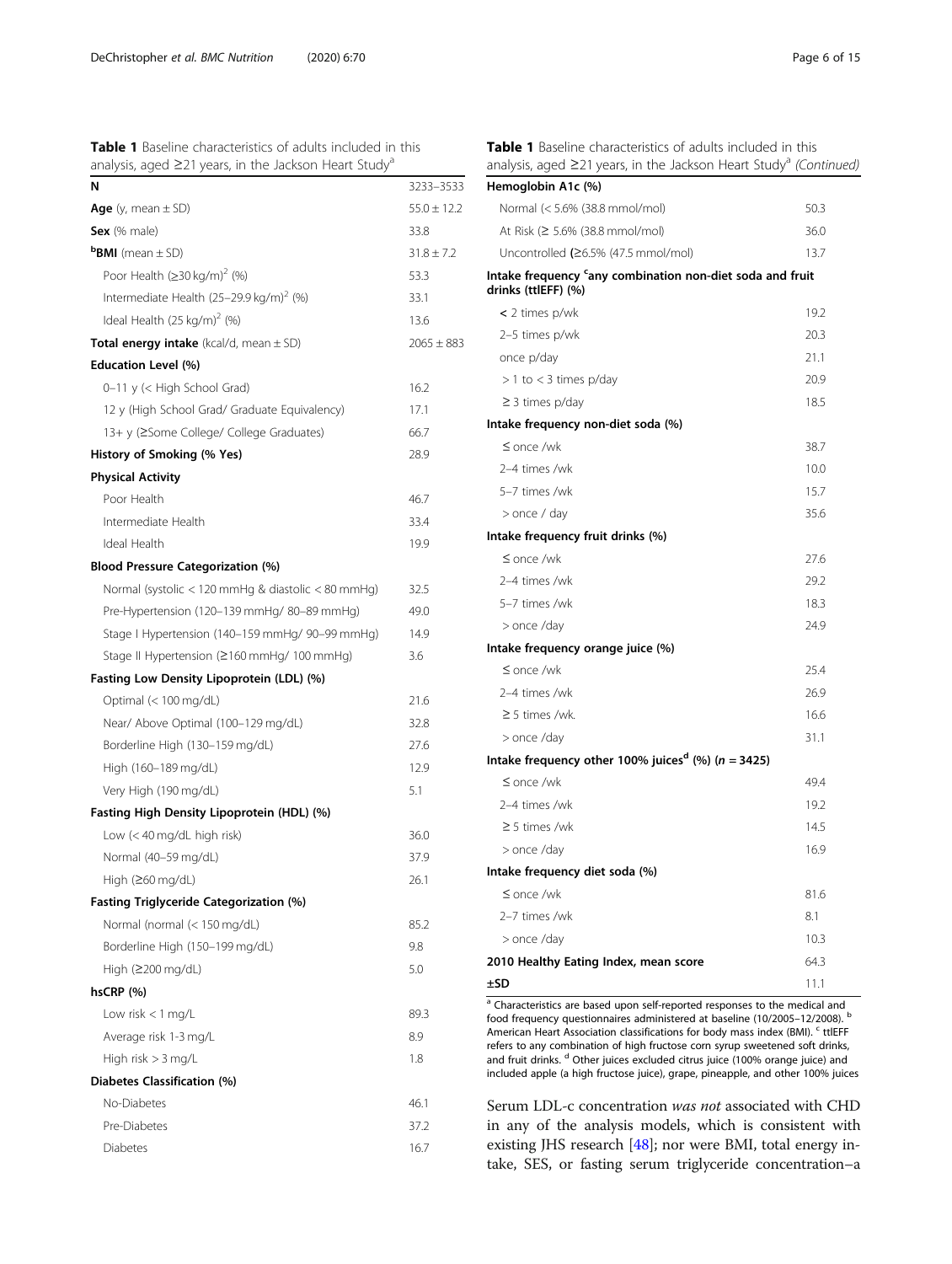<span id="page-6-0"></span>Table 2 Baseline Characteristics of Participants by Beverage Intake Frequency in the Jackson Heart Study<sup>a</sup>

| <b>Intake Frequencies</b><br>$2-5/wk$<br>$\leq 1/wk$<br>$< 2$ /wk<br>1/d<br>$> 1$ to < 3/d<br>$\geq$ 3/d<br>$\leq$ 1/wk<br>$2-4$ /wk<br>5-7 /wk<br>>1/d<br>$2-4/wk$<br>5-7/wk<br>>1/d<br>N<br>699<br>728<br>738<br>727<br>641<br>897<br>951<br>588<br>1097<br>1760<br>671<br>517<br>585<br>Mean Age (y)<br>58<br>56<br>54<br>54<br>51<br>55<br>53<br>55<br>56<br>55<br>52<br>57<br>55<br>Gender (male %)<br>25<br>33<br>37<br>35<br>39<br>40<br>36<br>32<br>43<br>38<br>24<br>34<br>24<br><b>Smoking History</b><br>25<br>Yes (%)<br>30<br>28<br>25<br>30<br>31<br>31<br>30<br>27<br>31<br>26<br>27<br>28<br><sup>b</sup> BMI Health(%)<br>Poor (≥30 kg/m)<br>55<br>53<br>53<br>53<br>53<br>55<br>51<br>53<br>54<br>52<br>54<br>54<br>51<br>Intermediate (25-29.9 kg/m)<br>35<br>33<br>33<br>32<br>32<br>33<br>35<br>32<br>35<br>33<br>34<br>33<br>34<br>Ideal (18.5-25 kg/m)<br>10<br>15<br>12<br>12<br>13<br>15<br>13<br>14<br>15<br>16<br>14<br>13<br>13<br><b>Mean Total Energy Intake</b><br>daily kilocal<br>1591<br>1976<br>2256<br>2716<br>1867<br>1991<br>2070<br>2288<br>1907<br>2063<br>2445<br>1814<br>2146<br>2010 Healthy Eating Index<br>70<br>68<br>65<br>63<br>56<br>62<br>62<br>66<br>67<br>63<br>64<br>67<br>67<br>Mean score<br>Education Level (%)<br>19<br>12<br>18<br>16<br>17<br>15<br>17<br>18<br>15<br>$0 - 11y$<br>16<br>16<br>16<br>13<br>15<br>18<br>18<br>19<br>20<br>16<br>15<br>17<br>12y<br>16<br>14<br>17<br>18<br>18<br>69<br>70<br>63<br>64<br>67<br>71<br>70<br>68<br>$13 + y$<br>65<br>66<br>66<br>64<br>69<br><sup>c</sup> Income (%)<br>12<br>09<br>12<br>10<br>Low<br>12<br>11<br>10<br>14<br>14<br>13<br>11<br>14<br>10 |
|-------------------------------------------------------------------------------------------------------------------------------------------------------------------------------------------------------------------------------------------------------------------------------------------------------------------------------------------------------------------------------------------------------------------------------------------------------------------------------------------------------------------------------------------------------------------------------------------------------------------------------------------------------------------------------------------------------------------------------------------------------------------------------------------------------------------------------------------------------------------------------------------------------------------------------------------------------------------------------------------------------------------------------------------------------------------------------------------------------------------------------------------------------------------------------------------------------------------------------------------------------------------------------------------------------------------------------------------------------------------------------------------------------------------------------------------------------------------------------------------------------------------------------------------------------------------------------------------------------------------------------------------------------------------|
|                                                                                                                                                                                                                                                                                                                                                                                                                                                                                                                                                                                                                                                                                                                                                                                                                                                                                                                                                                                                                                                                                                                                                                                                                                                                                                                                                                                                                                                                                                                                                                                                                                                                   |
|                                                                                                                                                                                                                                                                                                                                                                                                                                                                                                                                                                                                                                                                                                                                                                                                                                                                                                                                                                                                                                                                                                                                                                                                                                                                                                                                                                                                                                                                                                                                                                                                                                                                   |
|                                                                                                                                                                                                                                                                                                                                                                                                                                                                                                                                                                                                                                                                                                                                                                                                                                                                                                                                                                                                                                                                                                                                                                                                                                                                                                                                                                                                                                                                                                                                                                                                                                                                   |
|                                                                                                                                                                                                                                                                                                                                                                                                                                                                                                                                                                                                                                                                                                                                                                                                                                                                                                                                                                                                                                                                                                                                                                                                                                                                                                                                                                                                                                                                                                                                                                                                                                                                   |
|                                                                                                                                                                                                                                                                                                                                                                                                                                                                                                                                                                                                                                                                                                                                                                                                                                                                                                                                                                                                                                                                                                                                                                                                                                                                                                                                                                                                                                                                                                                                                                                                                                                                   |
|                                                                                                                                                                                                                                                                                                                                                                                                                                                                                                                                                                                                                                                                                                                                                                                                                                                                                                                                                                                                                                                                                                                                                                                                                                                                                                                                                                                                                                                                                                                                                                                                                                                                   |
|                                                                                                                                                                                                                                                                                                                                                                                                                                                                                                                                                                                                                                                                                                                                                                                                                                                                                                                                                                                                                                                                                                                                                                                                                                                                                                                                                                                                                                                                                                                                                                                                                                                                   |
|                                                                                                                                                                                                                                                                                                                                                                                                                                                                                                                                                                                                                                                                                                                                                                                                                                                                                                                                                                                                                                                                                                                                                                                                                                                                                                                                                                                                                                                                                                                                                                                                                                                                   |
|                                                                                                                                                                                                                                                                                                                                                                                                                                                                                                                                                                                                                                                                                                                                                                                                                                                                                                                                                                                                                                                                                                                                                                                                                                                                                                                                                                                                                                                                                                                                                                                                                                                                   |
|                                                                                                                                                                                                                                                                                                                                                                                                                                                                                                                                                                                                                                                                                                                                                                                                                                                                                                                                                                                                                                                                                                                                                                                                                                                                                                                                                                                                                                                                                                                                                                                                                                                                   |
|                                                                                                                                                                                                                                                                                                                                                                                                                                                                                                                                                                                                                                                                                                                                                                                                                                                                                                                                                                                                                                                                                                                                                                                                                                                                                                                                                                                                                                                                                                                                                                                                                                                                   |
|                                                                                                                                                                                                                                                                                                                                                                                                                                                                                                                                                                                                                                                                                                                                                                                                                                                                                                                                                                                                                                                                                                                                                                                                                                                                                                                                                                                                                                                                                                                                                                                                                                                                   |
|                                                                                                                                                                                                                                                                                                                                                                                                                                                                                                                                                                                                                                                                                                                                                                                                                                                                                                                                                                                                                                                                                                                                                                                                                                                                                                                                                                                                                                                                                                                                                                                                                                                                   |
|                                                                                                                                                                                                                                                                                                                                                                                                                                                                                                                                                                                                                                                                                                                                                                                                                                                                                                                                                                                                                                                                                                                                                                                                                                                                                                                                                                                                                                                                                                                                                                                                                                                                   |
|                                                                                                                                                                                                                                                                                                                                                                                                                                                                                                                                                                                                                                                                                                                                                                                                                                                                                                                                                                                                                                                                                                                                                                                                                                                                                                                                                                                                                                                                                                                                                                                                                                                                   |
|                                                                                                                                                                                                                                                                                                                                                                                                                                                                                                                                                                                                                                                                                                                                                                                                                                                                                                                                                                                                                                                                                                                                                                                                                                                                                                                                                                                                                                                                                                                                                                                                                                                                   |
|                                                                                                                                                                                                                                                                                                                                                                                                                                                                                                                                                                                                                                                                                                                                                                                                                                                                                                                                                                                                                                                                                                                                                                                                                                                                                                                                                                                                                                                                                                                                                                                                                                                                   |
|                                                                                                                                                                                                                                                                                                                                                                                                                                                                                                                                                                                                                                                                                                                                                                                                                                                                                                                                                                                                                                                                                                                                                                                                                                                                                                                                                                                                                                                                                                                                                                                                                                                                   |
|                                                                                                                                                                                                                                                                                                                                                                                                                                                                                                                                                                                                                                                                                                                                                                                                                                                                                                                                                                                                                                                                                                                                                                                                                                                                                                                                                                                                                                                                                                                                                                                                                                                                   |
|                                                                                                                                                                                                                                                                                                                                                                                                                                                                                                                                                                                                                                                                                                                                                                                                                                                                                                                                                                                                                                                                                                                                                                                                                                                                                                                                                                                                                                                                                                                                                                                                                                                                   |
|                                                                                                                                                                                                                                                                                                                                                                                                                                                                                                                                                                                                                                                                                                                                                                                                                                                                                                                                                                                                                                                                                                                                                                                                                                                                                                                                                                                                                                                                                                                                                                                                                                                                   |
| Middle<br>51<br>53<br>56<br>51<br>54<br>53<br>53<br>56<br>52<br>51<br>51<br>53<br>54                                                                                                                                                                                                                                                                                                                                                                                                                                                                                                                                                                                                                                                                                                                                                                                                                                                                                                                                                                                                                                                                                                                                                                                                                                                                                                                                                                                                                                                                                                                                                                              |
| Affluent<br>37<br>38<br>27<br>30<br>37<br>37<br>38<br>36<br>34<br>36<br>36<br>34<br>30                                                                                                                                                                                                                                                                                                                                                                                                                                                                                                                                                                                                                                                                                                                                                                                                                                                                                                                                                                                                                                                                                                                                                                                                                                                                                                                                                                                                                                                                                                                                                                            |
| Physical Activity Health (%)                                                                                                                                                                                                                                                                                                                                                                                                                                                                                                                                                                                                                                                                                                                                                                                                                                                                                                                                                                                                                                                                                                                                                                                                                                                                                                                                                                                                                                                                                                                                                                                                                                      |
| 42<br>45<br>50<br>51<br>51<br>47<br>41<br>48<br>45<br>45<br>Poor<br>44<br>46<br>44                                                                                                                                                                                                                                                                                                                                                                                                                                                                                                                                                                                                                                                                                                                                                                                                                                                                                                                                                                                                                                                                                                                                                                                                                                                                                                                                                                                                                                                                                                                                                                                |
| Intermediate<br>37<br>32<br>34<br>30<br>34<br>36<br>34<br>33<br>34<br>33<br>32<br>33<br>33                                                                                                                                                                                                                                                                                                                                                                                                                                                                                                                                                                                                                                                                                                                                                                                                                                                                                                                                                                                                                                                                                                                                                                                                                                                                                                                                                                                                                                                                                                                                                                        |
| Ideal<br>23<br>21<br>19<br>15<br>20<br>23<br>22<br>18<br>22<br>22<br>21<br>16<br>21                                                                                                                                                                                                                                                                                                                                                                                                                                                                                                                                                                                                                                                                                                                                                                                                                                                                                                                                                                                                                                                                                                                                                                                                                                                                                                                                                                                                                                                                                                                                                                               |
| hsCRP (%)                                                                                                                                                                                                                                                                                                                                                                                                                                                                                                                                                                                                                                                                                                                                                                                                                                                                                                                                                                                                                                                                                                                                                                                                                                                                                                                                                                                                                                                                                                                                                                                                                                                         |
| Low risk<1 mg/L<br>89<br>88<br>89<br>90<br>90<br>90<br>90<br>88<br>89<br>89<br>90<br>84<br>89                                                                                                                                                                                                                                                                                                                                                                                                                                                                                                                                                                                                                                                                                                                                                                                                                                                                                                                                                                                                                                                                                                                                                                                                                                                                                                                                                                                                                                                                                                                                                                     |
| 9<br>9<br>9<br>9<br>9<br>Avg risk 1-3 mg/L<br>9<br>9<br>10<br>8<br>9<br>8<br>9<br>10                                                                                                                                                                                                                                                                                                                                                                                                                                                                                                                                                                                                                                                                                                                                                                                                                                                                                                                                                                                                                                                                                                                                                                                                                                                                                                                                                                                                                                                                                                                                                                              |
| $\overline{2}$<br>$\overline{2}$<br>High risk > 3 mg/L<br>$\overline{2}$<br>2<br>3<br>$\overline{2}$<br>$\mathbf{1}$<br>$\overline{2}$<br>$\overline{2}$<br>2<br>1<br>1<br>1                                                                                                                                                                                                                                                                                                                                                                                                                                                                                                                                                                                                                                                                                                                                                                                                                                                                                                                                                                                                                                                                                                                                                                                                                                                                                                                                                                                                                                                                                      |
| Hypertension                                                                                                                                                                                                                                                                                                                                                                                                                                                                                                                                                                                                                                                                                                                                                                                                                                                                                                                                                                                                                                                                                                                                                                                                                                                                                                                                                                                                                                                                                                                                                                                                                                                      |
| (Yes%)<br>18<br>19<br>18<br>20<br>19<br>17<br>18<br>18<br>20<br>18<br>18<br>18<br>21                                                                                                                                                                                                                                                                                                                                                                                                                                                                                                                                                                                                                                                                                                                                                                                                                                                                                                                                                                                                                                                                                                                                                                                                                                                                                                                                                                                                                                                                                                                                                                              |
| Fasting LDL (%)                                                                                                                                                                                                                                                                                                                                                                                                                                                                                                                                                                                                                                                                                                                                                                                                                                                                                                                                                                                                                                                                                                                                                                                                                                                                                                                                                                                                                                                                                                                                                                                                                                                   |
| Borderline High<br>25<br>28<br>25<br>$26\,$<br>25<br>29<br>30<br>29<br>28<br>29<br>26<br>26<br>27                                                                                                                                                                                                                                                                                                                                                                                                                                                                                                                                                                                                                                                                                                                                                                                                                                                                                                                                                                                                                                                                                                                                                                                                                                                                                                                                                                                                                                                                                                                                                                 |
| High<br>10<br>12<br>13<br>13<br>16<br>12<br>13<br>11<br>15<br>12<br>14<br>13<br>15                                                                                                                                                                                                                                                                                                                                                                                                                                                                                                                                                                                                                                                                                                                                                                                                                                                                                                                                                                                                                                                                                                                                                                                                                                                                                                                                                                                                                                                                                                                                                                                |
| Very High<br>5<br>5<br>5<br>6<br>$\overline{4}$<br>5<br>5<br>5<br>5<br>5<br>6<br>$\overline{4}$<br>$\overline{4}$                                                                                                                                                                                                                                                                                                                                                                                                                                                                                                                                                                                                                                                                                                                                                                                                                                                                                                                                                                                                                                                                                                                                                                                                                                                                                                                                                                                                                                                                                                                                                 |
| Fasting HDL (%)                                                                                                                                                                                                                                                                                                                                                                                                                                                                                                                                                                                                                                                                                                                                                                                                                                                                                                                                                                                                                                                                                                                                                                                                                                                                                                                                                                                                                                                                                                                                                                                                                                                   |
| Low<br>$37\,$<br>38<br>37<br>34<br>34<br>34<br>40<br>35<br>34<br>36<br>37<br>36<br>35                                                                                                                                                                                                                                                                                                                                                                                                                                                                                                                                                                                                                                                                                                                                                                                                                                                                                                                                                                                                                                                                                                                                                                                                                                                                                                                                                                                                                                                                                                                                                                             |
| Fasting Triglyceride (%)                                                                                                                                                                                                                                                                                                                                                                                                                                                                                                                                                                                                                                                                                                                                                                                                                                                                                                                                                                                                                                                                                                                                                                                                                                                                                                                                                                                                                                                                                                                                                                                                                                          |
| Borderline High<br>10<br>9<br>9<br>12<br>9<br>10<br>8<br>10<br>8<br>12<br>10<br>13<br>10                                                                                                                                                                                                                                                                                                                                                                                                                                                                                                                                                                                                                                                                                                                                                                                                                                                                                                                                                                                                                                                                                                                                                                                                                                                                                                                                                                                                                                                                                                                                                                          |
| High<br>5<br>6<br>5<br>$\overline{4}$<br>5<br>5<br>5<br>5<br>5<br>5<br>5<br>6<br>4                                                                                                                                                                                                                                                                                                                                                                                                                                                                                                                                                                                                                                                                                                                                                                                                                                                                                                                                                                                                                                                                                                                                                                                                                                                                                                                                                                                                                                                                                                                                                                                |
| Diabetes (Yes %)<br>32<br>17<br>$10$<br>17<br>18<br>15<br>14<br>11<br>18<br>16<br>14<br>16<br>13                                                                                                                                                                                                                                                                                                                                                                                                                                                                                                                                                                                                                                                                                                                                                                                                                                                                                                                                                                                                                                                                                                                                                                                                                                                                                                                                                                                                                                                                                                                                                                  |

<sup>a</sup> Characteristics by beverage intake frequency are based upon self-reported responses to the medical and food frequency questionnaires administered at baseline (10/2005–12/2008). <sup>b</sup>American Heart Association classifications for body mass index (BMI). <sup>c</sup>Income is classified as (low income (<poverty level); lower-middle (1–1.6 times the poverty level); upper-middle (1.6–3.5 times the poverty level); affluent (at least 3.5 times the poverty level)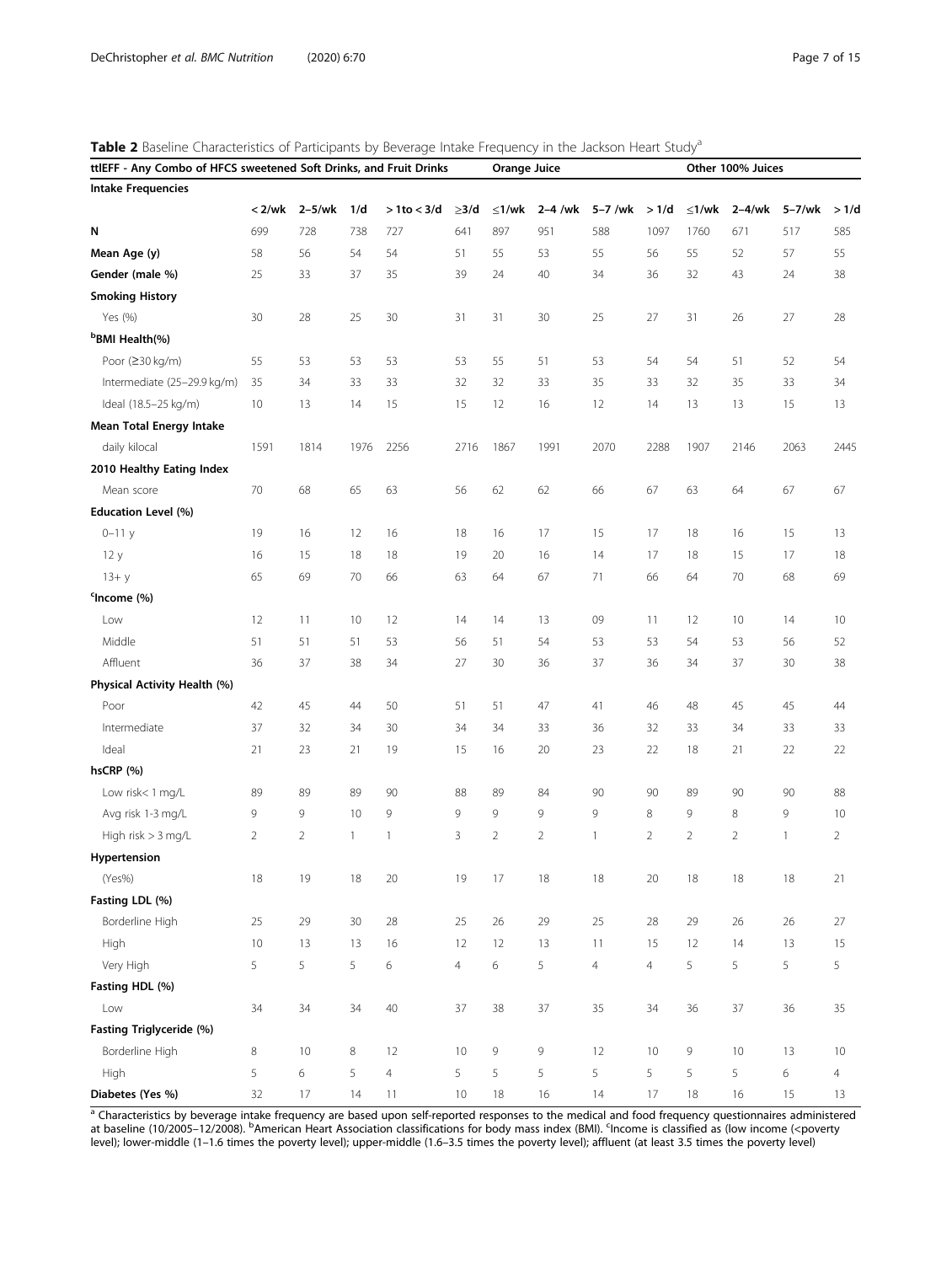## <span id="page-7-0"></span>Table 3 Coronary Heart Disease<sup>a</sup> Risk according to Beverage Consumption in Adults, The Jackson Heart Study

|                                                     | Model 1, n=3621                                                                                                                                                                          |                  |               | Cox Proportional Hazards Cox Proportional Hazards Cox Proportional Hazards<br>Model 2, n=3407                                                                                                                                             |                  |               | Model 3, n=3609                                                                                                                                                                                                                                           | P<br>for         | IR<br>per   | Person Cases<br>Time | p/                 |            |                    |
|-----------------------------------------------------|------------------------------------------------------------------------------------------------------------------------------------------------------------------------------------------|------------------|---------------|-------------------------------------------------------------------------------------------------------------------------------------------------------------------------------------------------------------------------------------------|------------------|---------------|-----------------------------------------------------------------------------------------------------------------------------------------------------------------------------------------------------------------------------------------------------------|------------------|-------------|----------------------|--------------------|------------|--------------------|
|                                                     | Hazard<br>Ratio                                                                                                                                                                          | 95%<br>CI        | p-            | Hazard<br>value Ratio                                                                                                                                                                                                                     | 95%<br>CI.       | p-            | Hazard<br>value Ratio                                                                                                                                                                                                                                     | 95%<br>CI.       | p-<br>value |                      | Trend (1000) Years |            | 1000<br>p/<br>year |
|                                                     | <b>HR-adjusted for ever</b><br>smoker, age, sex, and time<br>varying covariates -BMI,<br>total energy intake, hsCRP <sup>d</sup> ,<br>hypertension, physical<br>activity type 2 diabetes |                  |               | <b>HR-</b> adjusted for ever<br>smoker, age, sex, SES, &<br>time varying covariates-BMI,<br>total energy intake, hsCRP <sup>d</sup> ,<br>hypertension, physical activ-<br>ity, hbA1c <sup>e</sup> , fasting serum<br>triglycerides, LDL-c |                  |               | <b>HR-</b> adjusted for ever<br>smoker, age, sex, orange<br>juice, and other 100% juice<br>intake, HEI2010, SES, & time<br>varying covariates-BMI, total<br>energy intake, hsCRP <sup>d</sup><br>hypertension, physical activ-<br>ity, hbA1c <sup>e</sup> |                  |             |                      |                    |            |                    |
| <sup>b</sup> Any combination of ndsoda/ FD (ttlEFF) |                                                                                                                                                                                          |                  |               |                                                                                                                                                                                                                                           |                  |               |                                                                                                                                                                                                                                                           |                  |             |                      |                    |            |                    |
| < 2 times p/wk                                      | Reference                                                                                                                                                                                |                  |               | Reference                                                                                                                                                                                                                                 |                  |               | Reference                                                                                                                                                                                                                                                 |                  |             |                      | 10                 | 4097       | 2.4                |
| 2-5 times p/wk                                      | 0.95                                                                                                                                                                                     | $0.38 -$<br>2.36 | 0.910         | 1.35                                                                                                                                                                                                                                      | $0.49 -$<br>3.67 | 0.560         | 1.08                                                                                                                                                                                                                                                      | $0.43 -$<br>2.73 | 0.871       |                      | 9                  | 4338       | 2.1                |
| once p/day                                          | 1.79                                                                                                                                                                                     | $0.78 -$<br>4.09 | 0.168         | 2.16                                                                                                                                                                                                                                      | $0.85 -$<br>5.51 | 0.108         | 2.00                                                                                                                                                                                                                                                      | $0.86 -$<br>4.91 | 0.129       |                      | 15                 | 4493       | 3.3                |
| $>$ 1 to $<$ 3 X p/day                              | 1.77                                                                                                                                                                                     | $0.76 -$<br>4.16 | 0.187         | 1.89                                                                                                                                                                                                                                      | $0.70 -$<br>5.06 | 0.207         | 2.03                                                                                                                                                                                                                                                      | $0.84 -$<br>5.19 | 0.117       |                      | 15                 | 4865       | 3.1                |
| $>=$ 3 times p/day                                  | 2.60                                                                                                                                                                                     | $1.07 -$<br>6.31 | $0.035*$ 2.83 |                                                                                                                                                                                                                                           | $1.04 -$<br>7.71 | $0.042*$ 2.98 |                                                                                                                                                                                                                                                           | $1.15-$<br>7.76  |             | $0.025*0.013*17$     |                    | 4891       | 3.5                |
| Non-diet soda                                       |                                                                                                                                                                                          |                  |               |                                                                                                                                                                                                                                           |                  |               | ±beverage adjustment 100% orange juice, and other 100%<br>juices                                                                                                                                                                                          |                  |             |                      |                    |            |                    |
| $\leq$ once /wk                                     | Reference<br>-------                                                                                                                                                                     |                  |               | Reference<br>------                                                                                                                                                                                                                       |                  |               | Reference<br>---------                                                                                                                                                                                                                                    |                  |             |                      | 21                 | 8542       | 2.5                |
| 2-4 times /wk                                       | 1.78                                                                                                                                                                                     | $0.77 -$<br>4.08 | 0.174         | 1.63                                                                                                                                                                                                                                      | $0.66-$<br>4.00  | 0.289         | 1.70                                                                                                                                                                                                                                                      | $0.73 -$<br>3.96 | 0.215       |                      | 8                  | 2294       | 3.5                |
| 5-6 times /wk                                       | 2.03                                                                                                                                                                                     | $1.02 -$<br>4.08 | $0.045*$      | 2.12                                                                                                                                                                                                                                      | $1.01 -$<br>4.48 | $0.048*$      | 2.08                                                                                                                                                                                                                                                      | $1.03 -$<br>4.20 | $0.041*$    |                      | 14                 | 3347       | 4.2                |
| $\geq$ once /day                                    | 1.34                                                                                                                                                                                     | $0.70 -$<br>2.55 | 0.379         | 1.20                                                                                                                                                                                                                                      | $0.60 -$<br>2.43 | 0.604         | 1.21                                                                                                                                                                                                                                                      | $0.61 -$<br>2.38 | 0.585       | 0.498                | 23                 | 8501       | 2.7                |
| <b>Fruit Drinks</b>                                 |                                                                                                                                                                                          |                  |               |                                                                                                                                                                                                                                           |                  |               | ±beverage adjustment 100% orange juice, and other 100%<br>juices                                                                                                                                                                                          |                  |             |                      |                    |            |                    |
| $\leq$ once /wk                                     | Reference                                                                                                                                                                                |                  |               | Reference                                                                                                                                                                                                                                 |                  |               | Reference                                                                                                                                                                                                                                                 |                  |             |                      | 18                 | 5902       | 3.0                |
| 2-4 times /wk                                       | 0.44                                                                                                                                                                                     | $0.19 -$<br>1.02 | 0.056         | 0.54                                                                                                                                                                                                                                      | $0.22 -$<br>1.28 | 0.162         | 0.46                                                                                                                                                                                                                                                      | $0.18 -$<br>1.14 | 0.094       |                      | 8                  | 6425       | 1.2                |
| 5-6 times p/wk                                      | 1.60                                                                                                                                                                                     | $0.81 -$<br>3.17 | 0.176         | 1.58                                                                                                                                                                                                                                      | $0.75 -$<br>3.33 | 0.230         | 1.72                                                                                                                                                                                                                                                      | $0.84 -$<br>3.54 | 0.140       |                      | 18                 | 3917       | 4.6                |
| $\geq$ once /day                                    | 1.61                                                                                                                                                                                     | $0.81 -$<br>3.21 | 0.177 1.50    |                                                                                                                                                                                                                                           | $0.70 -$<br>3.21 | 0.292         | 1.76                                                                                                                                                                                                                                                      | $0.85 -$<br>3.65 |             | $0.129$ $0.012*$ 22  |                    | 6440       | 3.4                |
| Orange Juice                                        |                                                                                                                                                                                          |                  |               |                                                                                                                                                                                                                                           |                  |               | ±beverage adjustment/ ttlEFF/ 100% non-citrus juices                                                                                                                                                                                                      |                  |             |                      |                    |            |                    |
| $\leq$ once /wk                                     | Reference                                                                                                                                                                                |                  |               | Reference<br>-------                                                                                                                                                                                                                      |                  |               | Reference<br>---------                                                                                                                                                                                                                                    |                  |             |                      | 15                 | 5697       | 2.6                |
| 2-4 times /wk                                       | 1.20                                                                                                                                                                                     | $0.60 -$<br>2.40 | 0.602         | 1.22                                                                                                                                                                                                                                      | $0.57 -$<br>2.59 | 0.612         | 1.21                                                                                                                                                                                                                                                      | $0.60 -$<br>2.45 | 0.588       |                      | 18                 | 6222       | 2.9                |
| 5-6 times /wk                                       | 0.76                                                                                                                                                                                     | $0.33 -$<br>1.78 | 0.529         | 0.92                                                                                                                                                                                                                                      | $0.37 -$<br>2.25 | 0.850         | 0.78                                                                                                                                                                                                                                                      | $0.32 -$<br>1.88 | 0.578       |                      | 9                  | 3572       | 2.5                |
| $\geq$ once /day                                    | 1.28                                                                                                                                                                                     | $0.66 -$<br>2.50 | 0.468         | 1.27                                                                                                                                                                                                                                      | $0.61 -$<br>2.66 | 0.526         | 1.42                                                                                                                                                                                                                                                      | $0.71 -$<br>2.88 | 0.324       | 0.602                | 24                 | 7194       | 3.3                |
| $^\circ$ Other 100% (non-<br>citrus) Juices         |                                                                                                                                                                                          |                  |               |                                                                                                                                                                                                                                           |                  |               | ±beverage adjustment/ ttlEFF/ 100% orange juice                                                                                                                                                                                                           |                  |             |                      |                    |            |                    |
| $\leq$ once /wk                                     | Reference                                                                                                                                                                                |                  |               | Reference                                                                                                                                                                                                                                 |                  |               | Reference                                                                                                                                                                                                                                                 |                  |             |                      | 40                 | 10,782 3.7 |                    |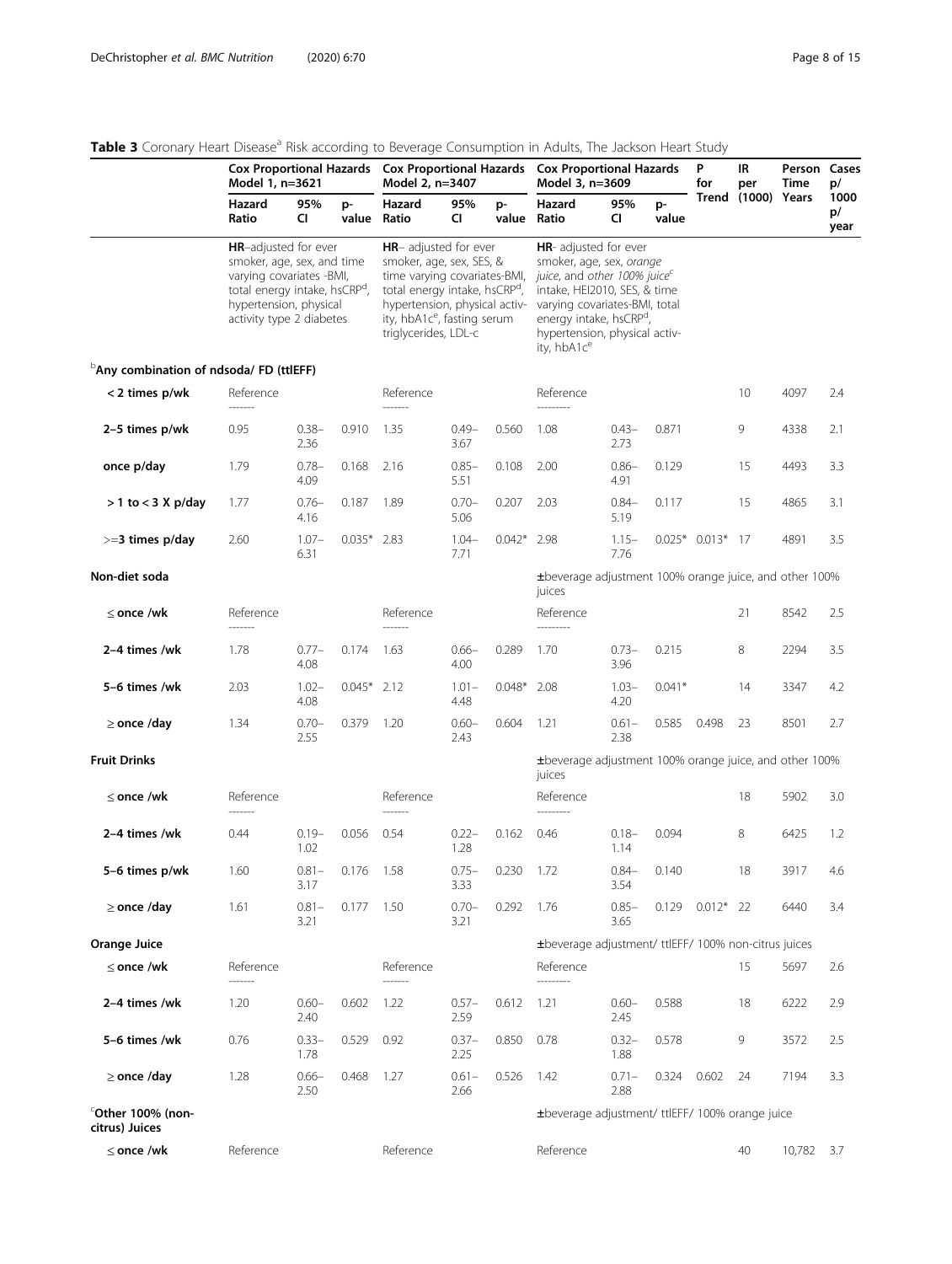Table 3 Coronary Heart Disease<sup>a</sup> Risk according to Beverage Consumption in Adults, The Jackson Heart Study (Continued)

|                  | Model 1, n=3621 |                             |             | Cox Proportional Hazards Cox Proportional Hazards<br>Model 2, n=3407 |                  |             | <b>Cox Proportional Hazards</b><br>Model 3, n=3609 |                  |             | P<br>for | IR<br>per    | Person Cases<br>Time | p/                 |
|------------------|-----------------|-----------------------------|-------------|----------------------------------------------------------------------|------------------|-------------|----------------------------------------------------|------------------|-------------|----------|--------------|----------------------|--------------------|
|                  | Hazard<br>Ratio | 95%<br>CI                   | p-<br>value | Hazard<br>Ratio                                                      | 95%<br>CI        | p-<br>value | Hazard<br>Ratio                                    | 95%<br>CI        | p-<br>value | Trend    | (1000) Years |                      | 1000<br>p/<br>year |
|                  | --------        |                             |             | --------                                                             |                  |             | ----------                                         |                  |             |          |              |                      |                    |
| 2-4 times /wk    | 0.43            | $0.18 -$<br>1.02            | 0.056       | 0.48                                                                 | $0.20 -$<br>1.15 | 0.098       | 0.42                                               | $0.18 -$<br>1.02 | 0.054       |          | 6            | 4993                 | 1.2                |
| 5-6 times /wk    | 0.89            | $0.45-$<br>1.74             | 0.732       | 0.60                                                                 | $0.27-$<br>.34   | 0.213       | 0.96                                               | $0.48 -$<br>1.94 | 0.910       |          | 12           | 2960                 | 4.0                |
| $\geq$ once /day | 0.55            | $0.25 -$<br>$\overline{.2}$ | 0.136       | 0.47                                                                 | $0.20 -$<br>1.10 | 0.080       | 0.45                                               | $0.20 -$<br>1.02 | 0.055       | 0.247    | 8            | 3949                 | 2.0                |

HR hazard ratios (relative risks), their 95% confidence intervals and p values are shown. <sup>a</sup> Coronary Heart Disease (CHD) refers to the first incidence of CHD as selfreported during exams 2–3. <sup>b</sup> HR includes adjustment for any combination of HFCS sweetened soft drinks (ndSoda), and fruit drinks (FD)-beverages with fructoseto-glucose ratios that exceed 1:1. During the Jackson Heart Study –HFCS was the main sweetener in US soft drinks [[41\]](#page-12-0). In HFCS sweetened soft drinks, independent labs have found that the fructose-to-glucose ratio (1.9:1 [\[35](#page-12-0)] and 1.5:1 [\[36](#page-12-0)]) exceeds the 1.2:1 ratio that is generally recognized as safe [[37](#page-12-0)]. The fructose-to-glucose ratio in fruit drinks varies and likely lies between 1.5:1and 2:1, as many varieties are sweetened with apple juice-a 100% juice with a ≥ 2:1 fructose-to-glucose ratio [[11\]](#page-11-0), and HFCS. <sup>c</sup> Other 100% Juices includes 100% juices other than orange juice (a 100% juice with a 1:1 fructose-to-glucose ratio [\[11](#page-11-0)]), for example pineapple and grape juices (100% juices with a 1:1 fructose-to-glucose ratio [\[11](#page-11-0)]), and apple juice (a 100% juice with a ≥ 2:1 fructose-to-glucose ratio [[11\]](#page-11-0)). <sup>d</sup> hsCRP is a biomarker of inflammation. <sup>e</sup> hbA1C is a measure of glycated hemoglobin, an indicator of blood glucose concentration over the prior 3 months. \* Asterisks indicate statistical significance. <sup>±</sup> specifies which other beverages were included in model 3 analyses

metabolic end-product of fructose metabolism (data not shown).

There was an increasing pattern of CHD cases, per 1000 persons, per year, with increasing consumption of HFCS sweetened soda and fruit drinks. The pattern was flat across the spectrum of orange juice intake. There was no consistent pattern with intake of other 100% non-citrus juices (Table [3\)](#page-7-0).

### **Discussion**

African Americans who regularly consumed HFCS sweetened soda and/or fruit drinks had significantly higher CHD risk, independent of CHD risk factors, including age, sex, socio-economic status, history of smoking, elevated serum LDL cholesterol, inflammation, hypertriglyceridemia, hypertension, sedentary lifestyles, unhealthy BMI, type 2 diabetes, and elevated blood glucose, than seldom/never consumers. Participants who consumed HFCS sweetened soda almost every day (5–6 times p/wk) had two times the CHD risk, and participants who consumed any combination of HFCS sweetened soda and fruit drinks ≥3 times/day had more than 2.5–3 times the CHD risk, of seldom/ never consumers. There were no associations with intake of diet soda, 100% orange juice, or other 100% juices. The significantly higher CHD risk borne by African Americans, who regularly consumed any combination of HFCS sweetened soda and fruit drinks (high excess-freefructose beverages) and the negative findings with orange juice, other 100% juices, and diet soda, support our hypothesis. The CHD association appears to be with the high fructose-to-glucose ratios - not with all forms of fructose. Glycemic load does not explain the CHD associations, as orange juice has a glycemic load (15) that is

marginally lower than *non-diet* cola (16), per 250 ml serving [[12\]](#page-11-0). It is also noteworthy that the difference in total fructose, between orange juice (11 g per 8 oz. cup) [[11\]](#page-11-0) and apple juice (15.7 per 8 oz. cup)  $[11]$  – a 100% juice with a  $\geq 2:1$  fructose-to-glucose ratio [\[11](#page-11-0)], previously associated with CHD [\[10](#page-11-0)] - is nominal.

At baseline, 85.2% of participants had normal (< 150 mg/dL) fasting triglyceride concentration, despite the fact that 60.5% reported intake of any combination of HFCS sweetened soda and fruit drinks ≥once per day. This is unexpected in a cohort wherein a high percentage of participants (60.5%) reported frequent (≥once per day) intake of HFCS sweetened soda and fruit drinks, as there is consistent evidence that increased fructose intake increases fasting/postprandial triglycerides, and LDL-C (dyslipidemia) [\[49](#page-12-0), [50](#page-12-0)]. Fructose does not appear to be following the normal pathway of metabolism. These results are consistent with research which found that African Americans have higher fructose malabsorption prevalence than Hispanics, despite both groups having high dietary fructose/SSB intake profiles [[31\]](#page-12-0). Higher fructose malabsorption prevalence may contribute to the different atherogenic profile (lower visceral adipose tissue/serum free fatty acid concentrations) and different diabetogenic profile (impaired insulin secretion) [[51\]](#page-12-0) seen in non-Hispanic blacks relative to non-Hispanic whites. The high percentage of participants with *normal* fasting triglycerides is consistent with the possibility that the CHD association is, in part, with gut-heart mechanisms that stem from unabsorbed fructose and less so with fructose metabolism by the liver [\[13](#page-11-0), [28](#page-12-0)–[30\]](#page-12-0).

The high magnitude of association between regular intake of high excess-free-fructose beverages and increased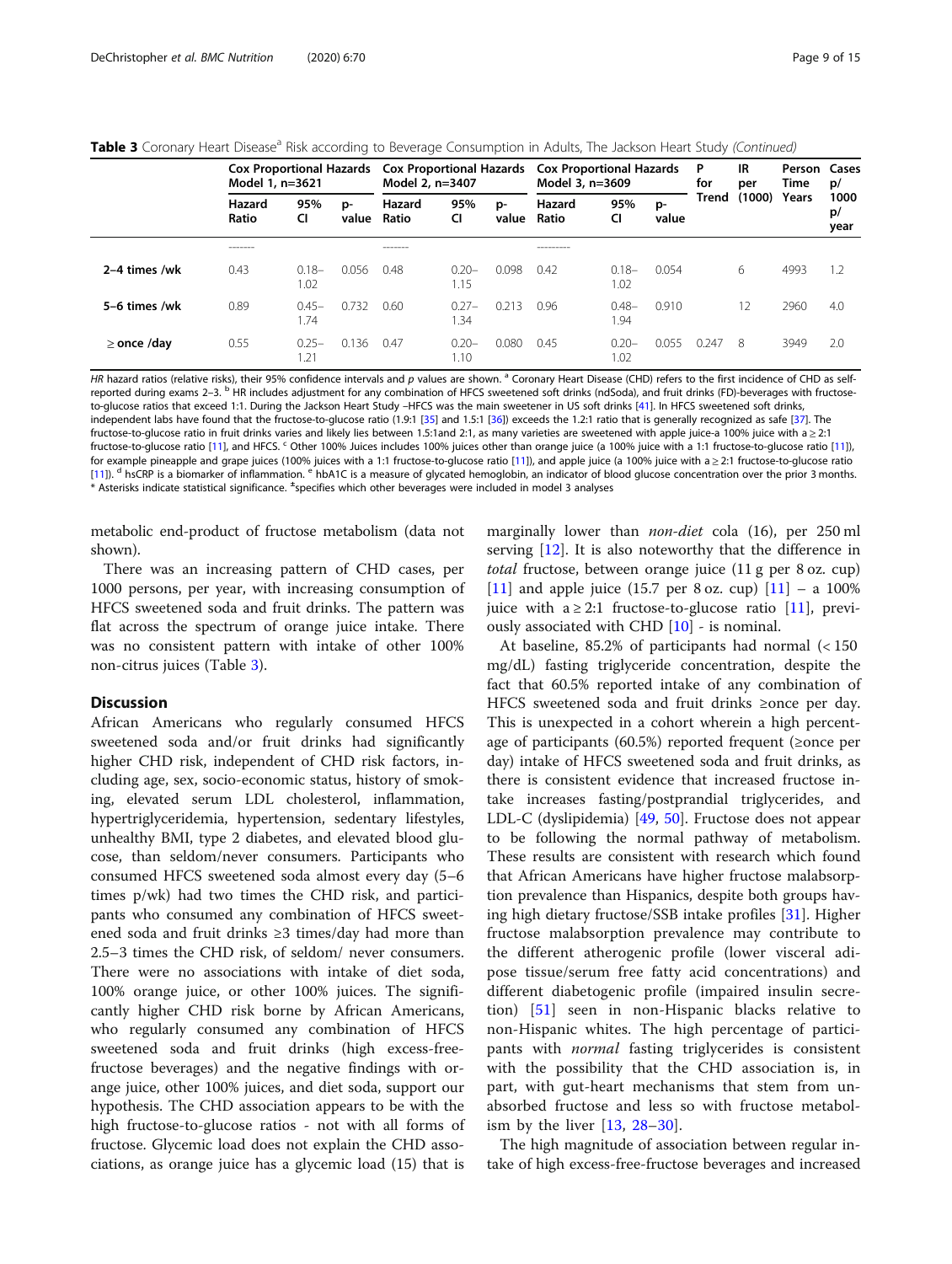CHD risk, among African Americans in the JHS, parallels our cross sectional analysis results with nationally representative survey data (NHANES) [[10\]](#page-11-0). Both results are higher than associations observed in existing large scale longitudinal studies ( $n = 42,883$  [[6\]](#page-11-0);  $n = 88,250$  [\[7](#page-11-0)]) of soft drinks and CHD with mainly non-Hispanic white adults. Notably, in prior analyses with NHANES [\[10](#page-11-0)], and in the Health Professionals Follow-Up Study ( $n = 42$ , 883) [\[6\]](#page-11-0), associations with CHD persisted, independent of hypertension, and serum triglyceride, glucose [\[6](#page-11-0), [10](#page-11-0)], and cholesterol concentrations [[10](#page-11-0)]. Results from these studies are consistent with the possibility that the CHD association is with gut-heart mechanisms that precede fructose metabolism [[13,](#page-11-0) [28](#page-12-0)–[30](#page-12-0)].

Industry sponsored messaging has promoted the viewpoint that HFCS is chemically similar to, and no more problematic to health and wellness than table sugar (sucrose) [\[52](#page-12-0)–[54\]](#page-12-0). However, these reports have overlooked the fact that the fructose used to sweeten popular US sodas has contained fructose-to-glucose ratios (1.9-to-1  $[35]$  $[35]$  and 1.5-to-1  $[36]$  $[36]$ ) that are significantly higher than the 1.2-to-1 ratio that is GRAS  $[37]$  $[37]$ . In 65 g of HFCS (average per capita consumption below peak (80 g)) [[23](#page-11-0)– [25\]](#page-11-0) that is 55% fructose, there are 6.4 g of excess-freefructose. When the fructose content increases to 60%, the amount of excess-free-fructose doubles to 13 g. When the fructose content increases to 65%, the amount of excess-free-fructose triples to 19.4 g. These amounts do not reflect excess-free-fructose intakes from apple juice [\[11\]](#page-11-0), agave syrup ( $\geq 60\%$  fructose) [\[55](#page-12-0)], or crystalline fructose–an increasingly popular fructose variant that is 100% fructose, or from naturally high excess-freefructose fruits, including apples, pears, watermelons and mangoes [\[11\]](#page-11-0). Notably, 237 ml (one 8 oz. cup) of apple juice contributes  $\sim 8 g$  of excess-free-fructose (EFF) to the daily EFF load from HFCS, whereas the EFF contribution from orange juice is low  $(0.4 \text{ g})$  [\[11](#page-11-0)]. This is problematic given that the capacity to absorb free fructose is saturable and ranges widely from  $~5g$  to  $~50g$  in healthy adults [[13\]](#page-11-0).

The amount of free fructose in the HFCS in popular sodas was the focus of recent beverage industry sponsored research [[56\]](#page-12-0). Results pointed to the presence of previously undetected maltose/small chain glucose oligomers (5–8%). However, these findings are not relevant in the context of fructose malabsorption, as fructose malabsorption occurs after consumption of free fructose (crystalline fructose, HFCS, agave syrup, and high excess free fructose fruits) whether or not the beverage/food contains small chain glucose oligomers. In recent research, investigators assessed whether co-ingestion of glucose improved fructose absorption/fructose malabsorption symptoms after consumption of whole foods containing fructose in excess of glucose [[57\]](#page-12-0), as in HFCS sweetened food/beverages. Using breath hydrogen tests, they found that the addition of glucose did not improve excess-free-fructose absorption/ fructose malabsorption related symptoms [[57\]](#page-12-0). This is consistent with recent research which casts doubt on GLUT2's previously reported role in glucose/fructose co-transport and coabsorption [[58](#page-13-0)–[61](#page-13-0)]. What appears clear is that apical SGLT1 transports glucose [\[58](#page-13-0)] and GLUT5 transports fructose [\[62](#page-13-0)]. Neither appears to be significantly involved in absorption of the other monomer  $[58, 62]$  $[58, 62]$  $[58, 62]$  $[58, 62]$ . There is no evidence that we know of, that shows improvements in excess-free-fructose absorption with co-ingestion of maltose/short chain glucose oligomers.

Other epidemiological research is consistent with our findings. In a study of Japanese adults, soft drinks were not associated with CHD (ischemic heart disease) [\[63](#page-13-0)]. In Japan, HFCS output is limited by the government and accounts for less than one third of total sugar consumption [[64\]](#page-13-0). In another nationally representative study (NHANES) of CVD mortality among US adults [\[65](#page-13-0)], there was a significant dose-dependent relationship between added sugar intake and CVD mortality across races, except among non-Hispanic blacks. The lack of association with CVD, among non-Hispanic blacks, may be due to the fact that the exposure variable, included all forms of added sugars, including non/low excess-freefructose sugars (sucrose, honey, maple syrup, i.e. sugars with a 1:1 fructose-to-glucose ratio), glucose based sugars (glucose syrup, dextrose, maltodextrin), and sugars with a high fructose-to-glucose ratio (HFCS, agave syrup, crystalline fructose) [[65](#page-13-0)]. Research that disambiguates SSB by sugar type are needed.

Recent research by Hieronimus et al [[66\]](#page-13-0) confirmed that increases in serum triglycerides, uric acid, and apoCIII are driven mainly by the fructose fraction in sugars/unregulated metabolism of fructose. Their study led to a novel finding, wherein participants who consumed HFCS had higher increases of CHD risk factors (nonHDL-C, LDL-C, apoB) than those consuming fructose at the same level. Researchers proposed a two step hypothesis to explain their results: that co-ingestion of glucose and fructose, as in HFCS, leads to nonenzymatic glycation of LDL particles by the serum glucose component of HFCS (step 2), which interferes with the clearance of LDL particles, which are downstream products of fructose induced lipid metabolism/hydrolysis of triglyceride rich lipoproteins (step 1) [\[66\]](#page-13-0). Notably, fructose malabsorption status of participants was not assessed at baseline.

Existing epidmiogical studies of SSB and CHD [[6,](#page-11-0) [10](#page-11-0)], including our findings, suggest that other mechanisms are involved, as regular consumption of HFCS sweetened beverages remained significantly associated with increased CHD risk, independent of serum glucose, triglyceride and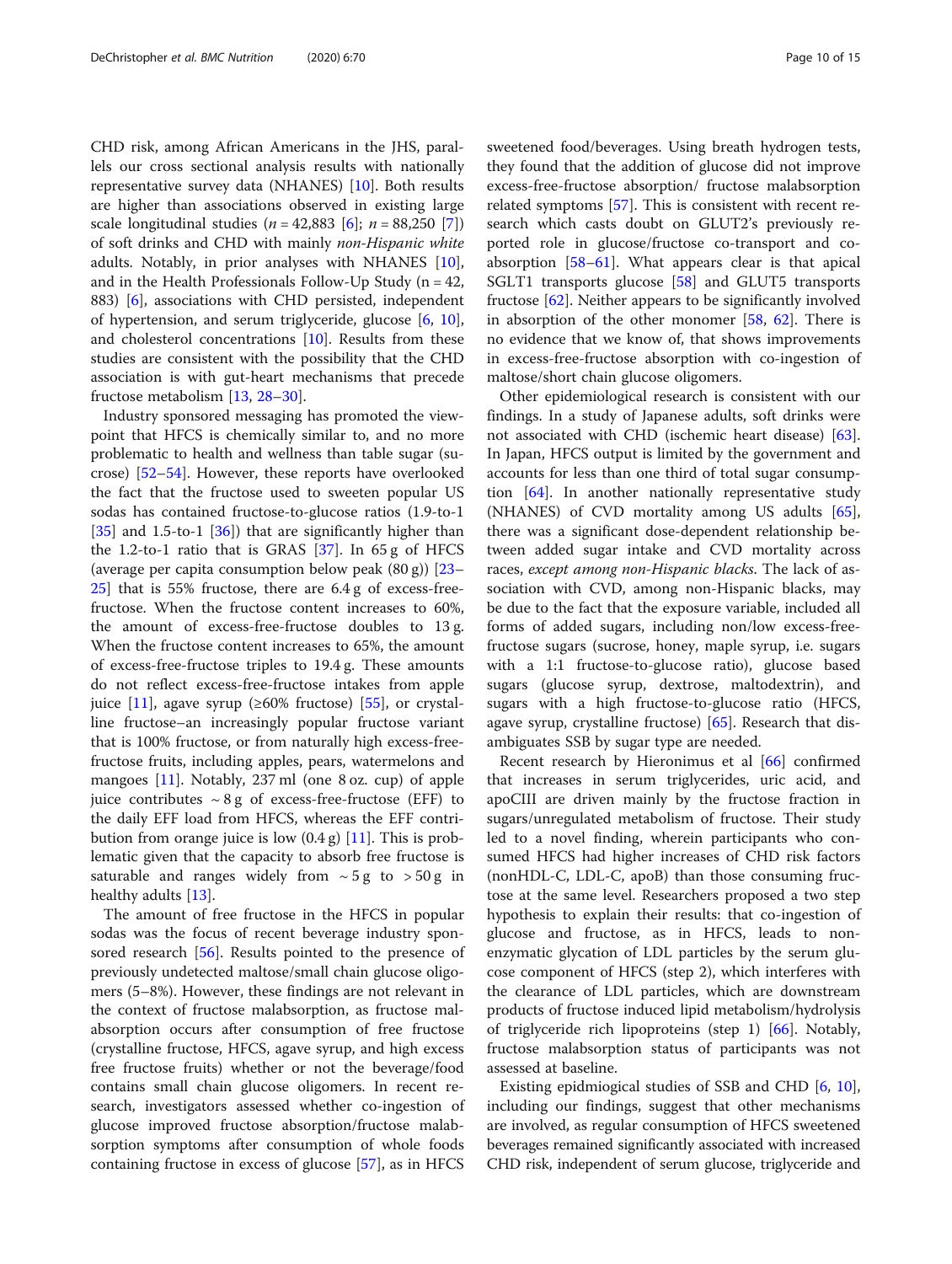LDL-C concentrations. Potential mechanisms that could explain our results include disruptions to the microbiome by unabsorbed/luminal fructose [[28](#page-12-0)] that promote hypertension and atherosclerosis [\[29](#page-12-0), [30](#page-12-0)], as previously described. Individuals with lower intestinal fructose absorption have higher luminal fructose concentration. Unabsorbed fructose affects bacterial load and modifies the composition of the gut microbiome [[28\]](#page-12-0). Research shows that patients with small intestinal bacterial overgrowth had an overwhelmingly higher frequency of arteries affected by coronary artery disease [\[30](#page-12-0)]. In murine research, investigators found that by rebalancing the species in the gut microbiome, they were able to reduce cholesterols levels and dramatically slow the buildup of fatty deposits in arteries [[29\]](#page-12-0). Another potential mechanism involves formation of immunogens (advanced glycation end-products (enFruAGE)) in the gut, via glycation, between between unabsorbed/luminal fructose and partially digested dietary proteins [[67\]](#page-13-0) that once absorbed contribute to atherosclerotic plaque [\[10](#page-11-0)]. Advanced glycation end-products (AGEs) and their receptors may play important roles in the development and progression of CHD [[68\]](#page-13-0). Recent biochemical  $[69-72]$  $[69-72]$  $[69-72]$  $[69-72]$  $[69-72]$  and other findings  $[73]$  $[73]$  $[73]$  are consistent with the possibility that AGEs form in the gut. Notably, n-carboxymethyl lysine (CML)–a well studied AGEformed under conditions consistent with the intestines, well within the time window of digestion, but not with glucose [\[69](#page-13-0)–[71](#page-13-0)]. Unabsorbed fructose's high reactivity lies in the fact that it is in open chain form 400 times more than glucose [[74](#page-13-0)].

It is increasingly evident that factors which disrupt the gut have far reaching consequences. The intestine's capacity to absorb free fructose is saturable and ranges widely from  $\sim$  5 g to  $>$  50 g in healthy adults [[13](#page-11-0)]. There are no known genetic factors associated with fructose malabsorption. Therefore, it is likely that fructose malabsorption is a man made problem, as most natural foods contain a  $\sim$  1:1 fructose-to-glucose ratio [\[11](#page-11-0)]. It is noteworthy that epidemiological studies show that even moderate intake of high excess free fructose beverages (HFCS sweetened soda, fruit drinks, and apple juice) increases the risk [\[75,](#page-13-0) [76](#page-13-0)] and prevalence of asthma [\[77](#page-13-0)–[86](#page-13-0)], and young adult idiopathic arthris [\[87\]](#page-13-0) – CHD comorbidities [[88](#page-13-0), [89\]](#page-13-0). There were no associations with orange juice [[75](#page-13-0)–[77,](#page-13-0) [79,](#page-13-0) [87\]](#page-13-0). The black/white CHD death disparity that began during the 1980's corresponds with the black/white childhood asthma disparity [\[90](#page-14-0)–[92\]](#page-14-0) that inexplicably grew twofold from the 1980's to 2010.

This study has limitations and may not be generalizable to other population settings, as the JHS is specific to African Americans. First, the exclusions (7.5%) due to preexisting CHD, likely reduced statistical power with the effect of widening the 95% confidence intervals. Second, outcomes were based on a combination of data that included self-reports, which are subject to reporting bias. However, associations between HFCS sweetened beverages and CHD are consistent with existing literature  $[6, 7, 7]$  $[6, 7, 7]$  $[6, 7, 7]$  $[6, 7, 7]$  $[6, 7, 7]$ [10](#page-11-0)]. Third, we may be underestimating the true CHD risk from HFCS intake, as HFCS is not exclusive to beverages. Although two-thirds of all HFCS consumed in the United States is in beverages [[93](#page-14-0), [94\]](#page-14-0), HFCS is ubiquitous in the US food supply and is widely used to sweeten processed foods, including cookies, ice cream, ketchup, crackers, bread, soups, cereals, spaghetti sauce, desserts, and others [[32](#page-12-0), [33](#page-12-0)]. Fourth, this study does not account for additions to daily excess-free-fructose intake from non-HFCS sources, including 100% apple juice, a juice with  $a \geq 2:1$ fructose-to-glucose ratio  $[11]$  $[11]$ , agave syrup (≥60 fructose) [[55](#page-12-0)], crystalline fructose, and fruits that have high fructose-to-glucose ratios including, apples, pears, watermelon, and mangoes [\[11](#page-11-0)]. Therefore, the true CHD risk from daily excess-free-fructose intakes may be understated. Fifth, possible changes in food intake frequencies throughout the JHS study period were not accounted for, as the JHS collected intake frequencies once, during exam 1. This may have introduced a margin of error into our results. However, notwithstanding magnitude of association differences, these results are consistent with existing studies of SSB and CHD [\[6,](#page-11-0) [7,](#page-11-0) [10\]](#page-11-0), and excess-free-fructose and CHD [\[10\]](#page-11-0).

### Conclusion

The ubiquitous presence of HFCS in the US food supply over the past 30 years may have exposed African Americans to increased CHD risk, as they are more likely to be fructose malabsorbers and thereby suffer from unabsorbed fructose induced dysbiosis and gut formation of atherosclerotic advanced glycation end-products linked to CHD.

#### Abbreviations

AGE: Advanced glycation end-products; BMI: Body mass index; BP: Blood pressure; CDC: United States Centers for Disease Control; CEL: n-carboxyethyl lysine, a well studied advanced glycation end-product; CHD: Coronary heart disease; CI: Confidence interval; CML: n-carboxymethyl lysine, a well studied advanced glycation end-product; CVD: Cardiovascular disease; EFF: Excessfree-fructose; enFruAGE: Extracellular newly-identified fructose associated advanced glycation end-products; FFQ: Food frequency questionnaire; GLUT5: Intestinal transporter of fructose when consumed in excess of glucose; GRAS: Generally recognized as safe; HDL: High density lipoprotein; HbA1c: Glycated hemoglobin; HFCS: High fructose corn syrup; HR: Hazard ratio; JHS: the Jackson Heart Study; LDL-c: Low density lipoprotein; NHAN ES: (US) National Health and Nutrition Examination Survey; NIAID: National Institute on Allergy and Infectious Diseases; RAGE: Receptors of advanced glycation end-products; SES: Socio-economic status; SSB: Sugar sweetened beverages; ttlEFF: Any combination of beverages high in excess-free-fructose including high fructose corn syrup sweetened soda, fruit drinks, and apple juice; US: United States

#### Acknowledgements

The views expressed in this manuscript are those of the authors and do not necessarily represent the views of the National Heart, Lung, and Blood Institute; the National Institutes of Health; or the U.S. Department of Health and Human Services.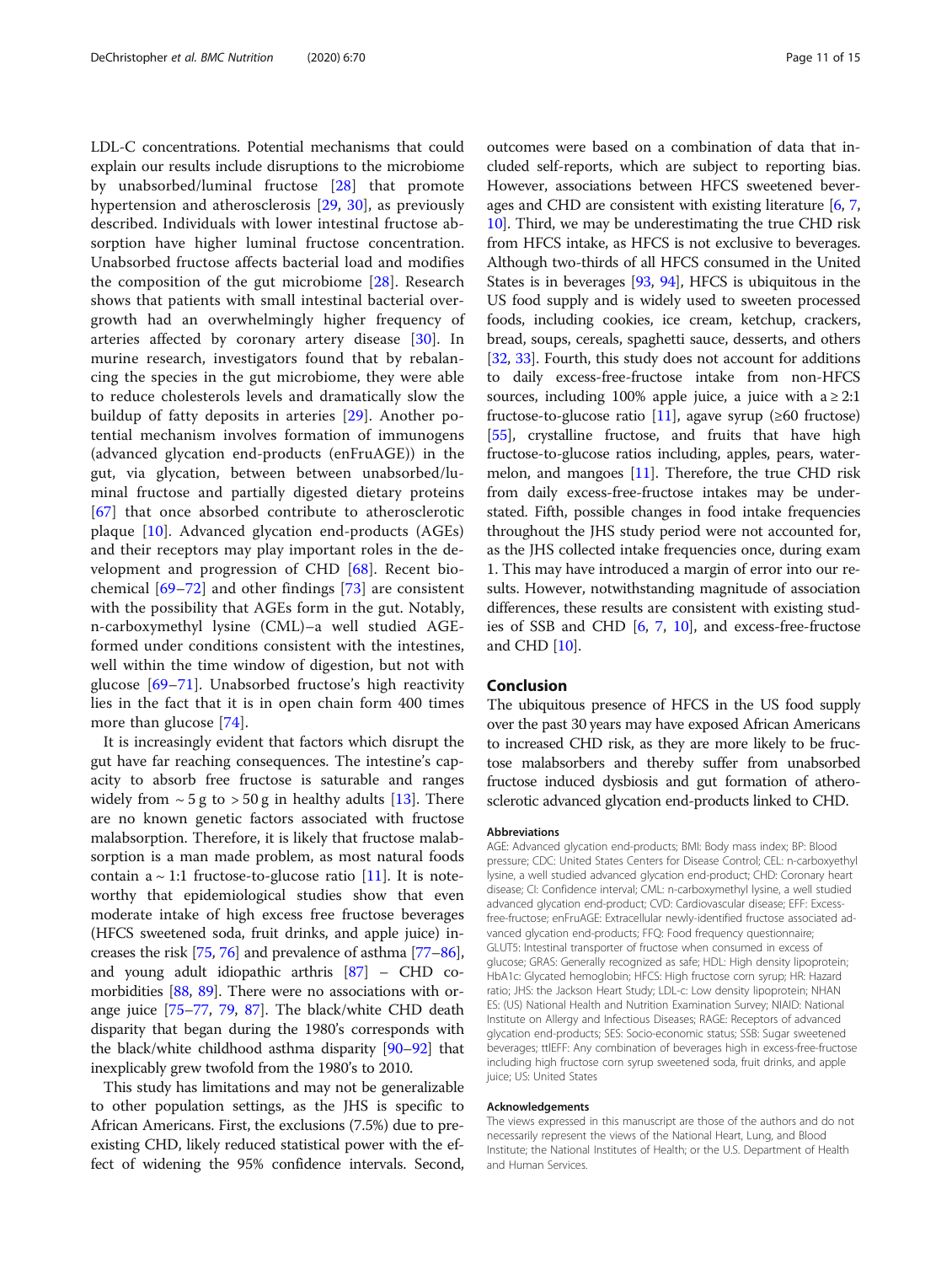### <span id="page-11-0"></span>Authors' contributions

LRDC researched and developed the biochemical hypothesis, designed the epidemiology research, performed all of the analyses and wrote the manuscript. LRDC holds a Master's of Science in Biochemistry, Molecular Biology, New York Medical College, Valhalla, NY; she has additionally completed advanced coursework in immunology, epidemiology, and biostatistics. BJA provided critical review and helped edit the manuscript. KLT provided critical review, reviewed all statistical analyses and contributed to editing the manuscript. All authors read and approved the final manuscript.

#### Funding

This analysis was not supported with external funding. The Jackson Heart Study (JHS) is supported and conducted in collaboration with Jackson State University (HHSN268201300049C and HHSN268201300050C), Tougaloo College (HHSN268201300048C), and the University of Mississippi Medical Center (HHSN268201300046C and HHSN268201300047C) contracts from the National Heart, Lung, and Blood Institute (NHLBI) and the National Institute for Minority Health and Health Disparities (NIMHD). This analysis was not supported with external funding.

#### Availability of data and materials

Access to data for this analysis was provided by the Jackson Heart Study upon approval of our proposal by the Proposal and Presentation Committee and after signing the Jackson Heart Study data use agreement, Publication ID: P0687.

#### Ethics approval and consent to participate

The Jackson Heart Study was approved by the US National Heart, Lung and Blood Institute of the National Institutes of Health, and all participants gave written consent. This project was approved for "exempt status" by the University of Massachusetts Lowell Institutional Review Board.

#### Consent for publication

Not applicable.

#### Competing interests

All authors declare no conflict of interest.

#### Author details

<sup>1</sup>Independent Researcher, M.Sc. Biochemistry, Molecular Biology, P.O. Box 5542, Eugene, OR 97405, USA. <sup>2</sup>Department of Primary Care, Virginia Mason Medical Center, Seattle, WA, USA. <sup>3</sup>Department of Biomedical and Nutritional Sciences, University of Massachusetts Lowell, Lowell, MA, USA.

### Received: 12 August 2020 Accepted: 31 October 2020 Published online: 08 December 2020

### References

- 1. Kramer MR, Valderrama AL, Casper ML. Decomposing Black-White disparities in heart disease mortality in the United States, 1973–2010: an age-periodcohort analysis. Am J Epidemiol. 2015;182(4):302–12. [https://doi.org/10.1093/](https://doi.org/10.1093/aje/kwv050) [aje/kwv050](https://doi.org/10.1093/aje/kwv050)<https://www.ncbi.nlm.nih.gov/pubmed/26199382>.
- 2. United States Department of Health and Human Services Office of Minority Health. Heart Disease and African Americans. [https://minorityhealth.hhs.gov/](https://minorityhealth.hhs.gov/omh/browse.aspx?lvl=4&lvlid=19) [omh/browse.aspx?lvl=4&lvlid=19](https://minorityhealth.hhs.gov/omh/browse.aspx?lvl=4&lvlid=19) Accessed 22 Dec 2017.
- 3. Yusuf S, Reddy S, Ounpuu S, Anand S. Global burden of cardiovascular diseases: part I: general considerations, the epidemiologic transition, risk factors, and impact of urbanization. Circulation. 2001;104(22):2746–53 Review. PubMed PMID: 11723030.
- 4. Davis AM, Vinci LM, Okwuosa TM, Chase AR, Huang ES. Cardiovascular health disparities: a systematic review of health care interventions. Med Care Res Rev. 2007;64(5 Suppl):29S–100S. [https://doi.org/10.1177/](https://doi.org/10.1177/1077558707305416) [1077558707305416](https://doi.org/10.1177/1077558707305416).
- 5. Kirby JB, Kaneda T. Unhealthy and uninsured: exploring racial differences in health and health insurance coverage using a life table approach. Demography. 2010;47(4):1035–51. <https://doi.org/10.1007/BF03213738>.
- 6. de Koning L, Malik VS, Kellogg MD, Rimm EB, Willett WC, Hu FB. Sweetened beverage consumption, incident coronary heart disease, and biomarkers of risk in men. Circulation. 2012;125(14):1735–41, S1. [https://doi.org/10.1161/](https://doi.org/10.1161/CIRCULATIONAHA.111.067017) [CIRCULATIONAHA.111.067017](https://doi.org/10.1161/CIRCULATIONAHA.111.067017) Epub 2012 Mar 12. PubMed PMID: 22412070;

PubMed Central PMCID: PMC3368965. [https://www.ncbi.nlm.nih.gov/](https://www.ncbi.nlm.nih.gov/pubmed/22412070) [pubmed/22412070.](https://www.ncbi.nlm.nih.gov/pubmed/22412070)

- 7. Fung TT, Malik V, Rexrode KM, Manson JE, Willett WC, Hu FB. Sweetened beverage consumption and risk of coronary heart disease in women. Am J Clin Nutr. 2009;89(4):1037–42. <https://doi.org/10.3945/ajcn.2008.27140> <https://www.ncbi.nlm.nih.gov/pubmed/19211821>.
- 8. Malik VS, Hu FB. Fructose and Cardiometabolic Health: What the Evidence From Sugar-Sweetened Beverages Tells Us. J Am Coll Cardiol 2015;66(14): 1615–1624. doi: <https://doi.org/10.1016/j.jacc.2015.08.025>. Review. PubMed PMID: 26429086; PubMed Central PMCID: PMC4592517.
- 9. Han E, Powell LM. Consumption patterns of sugar-sweetened beverages in the United States. J Acad Nutr Diet. 2013;113(1):43–53. [https://doi.org/10.](https://doi.org/10.1016/j.jand.2012.09.016) [1016/j.jand.2012.09.016](https://doi.org/10.1016/j.jand.2012.09.016) PubMed PMID: 23260723; PubMed Central PMCID: PMC3662243.
- 10. DeChristopher LR, Uribarri J, Tucker KL. Intake of high-fructose corn syrup sweetened soft drinks, fruit drinks and apple juice is associated with prevalent coronary heart disease in US adults, aged 20-30 years. Biomed Central Nutrition Journal. 2017;3:51. [https://doi.org/10.1186/s40795-017-](https://doi.org/10.1186/s40795-017-0168-9) [0168-9.](https://doi.org/10.1186/s40795-017-0168-9)
- 11. U.S. Department of Agriculture, Agricultural Research Service. USDA National Nutrient Database for Standard Reference, Release 28. Nutrient Data Laboratory Home Page, [https://www.ars.usda.gov/ARSUserFiles/80400525/](https://www.ars.usda.gov/ARSUserFiles/80400525/Data/SR/SR28/reports/sr28fg09.pdf) [Data/SR/SR28/reports/sr28fg09.pdf](https://www.ars.usda.gov/ARSUserFiles/80400525/Data/SR/SR28/reports/sr28fg09.pdf) Accessed 23 Aug 2017.
- 12. Atkinson FS, Foster-Powell K, Brand-Miller JC. International tables of glycemic index and glycemic load values: 2008. Diabetes Care. 2008;31(12): 2281–3. <https://doi.org/10.2337/dc08-1239> [http://care.diabetesjournals.org/](http://care.diabetesjournals.org/content/31/12/2281) [content/31/12/2281.](http://care.diabetesjournals.org/content/31/12/2281)
- 13. Hannou SA, Haslam DE, McKeown NM, Herman MA. Fructose metabolism and metabolic disease. J Clin Invest. 2018;128(2):545–55. [https://doi.org/10.](https://doi.org/10.1172/JCI96702) [1172/JCI96702](https://doi.org/10.1172/JCI96702) Epub 2018 Feb 1. Review. PubMed PMID: 29388924; PubMed Central PMCID: PMC5785258.
- 14. Jones HF, Burt E, Dowling K, Davidson G, Brooks DA, Butler RN. Effect of age on fructose malabsorption in children presenting with gastrointestinal symptoms. J Pediatr Gastroenterol Nutr. 2011;52(5):581–4. [https://doi.org/10.](https://doi.org/10.1097/MPG.0b013e3181fd1315) [1097/MPG.0b013e3181fd1315](https://doi.org/10.1097/MPG.0b013e3181fd1315) PubMed PMID: 21502829. [https://www.ncbi.](https://www.ncbi.nlm.nih.gov/pubmed/21502829) [nlm.nih.gov/pubmed/21502829.](https://www.ncbi.nlm.nih.gov/pubmed/21502829)
- 15. Smith MM, Davis M, Chasalow FI, Lifshitz F. Carbohydrate absorption from fruit juice in young children. Pediatrics. 1995;95(3):340–344. PubMed PMID: 7862470. <https://www.ncbi.nlm.nih.gov/pubmed/7862470>.
- 16. Riby JE, Fujisawa T, Kretchmer N. Fructose absorption. Am J Clin Nutr 1993; 58(5 Suppl):748S–753S. Review. PubMed PMID: 8213606.
- 17. Ebert K, Witt H. Fructose malabsorption. Molecular and Cellular Pediatrics. 2016;3:10. doi:<https://doi.org/10.1186/s40348-016-0035-9>. PubMed PMCID: PMC4755956. [https://www.ncbi.nlm.nih.gov/pubmed/26883354.](https://www.ncbi.nlm.nih.gov/pubmed/26883354)
- 18. Hoekstra JH, van Kempen AA, Bijl SB, Kneepkens CM. Fructose breath hydrogen tests. Arch Dis Child 1993;68(1):136–138. PubMed PMID: 8435000; PubMed Central PMCID: PMC1029203. [http://adc.bmj.com/content/](http://adc.bmj.com/content/archdischild/68/1/136.full.pdf) [archdischild/68/1/136.full.pdf.](http://adc.bmj.com/content/archdischild/68/1/136.full.pdf)
- 19. Biesiekierski JR. Fructose-induced symptoms beyond malabsorption in FGID. United European Gastroenterol J. 2014;2(1):10–3. [https://doi.org/10.1177/](https://doi.org/10.1177/2050640613510905) [2050640613510905](https://doi.org/10.1177/2050640613510905) [https://www.ncbi.nlm.nih.gov/pmc/articles/PMC4040804/.](https://www.ncbi.nlm.nih.gov/pmc/articles/PMC4040804/)
- 20. Gibson PR, Newnham E, Barrett JS, Shepherd SJ, Muir JG. Review article: fructose malabsorption and the bigger picture. Aliment Pharmacol Ther. 2007;25:349–63 [https://www.ncbi.nlm.nih.gov/pubmed/17217453.](https://www.ncbi.nlm.nih.gov/pubmed/17217453)
- 21. Rumessen JJ. Fructose and related food carbohydrates. Sources, intake, absorption, and clinical implications. Scand J Gastroenterol. 1992;27:819–28 [https://www.ncbi.nlm.nih.gov/pubmed/1439534.](https://www.ncbi.nlm.nih.gov/pubmed/1439534)
- 22. Beyer PL, Caviar EM, McCallum RW. Fructose intake at current levels in the United States may cause gastrointestinal distress in normal adults. J Am Diet Assoc. 2005;105:1559–66 [https://www.ncbi.nlm.nih.gov/pubmed/16183355.](https://www.ncbi.nlm.nih.gov/pubmed/16183355)
- 23. U.S. Department of Agriculture, Economic Research Service. 2012. The ERS food availability (per capita) data system. Economic Research Service Home Page, [http://www.ers.usda.gov/data-products/food-availability-\(per-capita\)](http://www.ers.usda.gov/data-products/food-availability-(per-capita)-data-system.aspx#) [data-system.aspx#.](http://www.ers.usda.gov/data-products/food-availability-(per-capita)-data-system.aspx#)
- 24. U.S. Department of Agriculture, Economic Research Service. Sugars and Sweeteners, Background, High Fructose Corn Syrup Production and Prices. <http://www.ers.usda.gov/topics/crops/sugar-sweeteners/background/> Accessed 3/15/2017.
- 25. Strom S. U.S. Cuts Estimate of Sugar Intake. The New York Times.2012. [http://www.nytimes.com/2012/10/27/business/us-cuts-estimate-of-sugar](http://www.nytimes.com/2012/10/27/business/us-cuts-estimate-of-sugar-intake-of-typical-american.html)[intake-of-typical-american.html](http://www.nytimes.com/2012/10/27/business/us-cuts-estimate-of-sugar-intake-of-typical-american.html). Accessed 22 Dec 2017.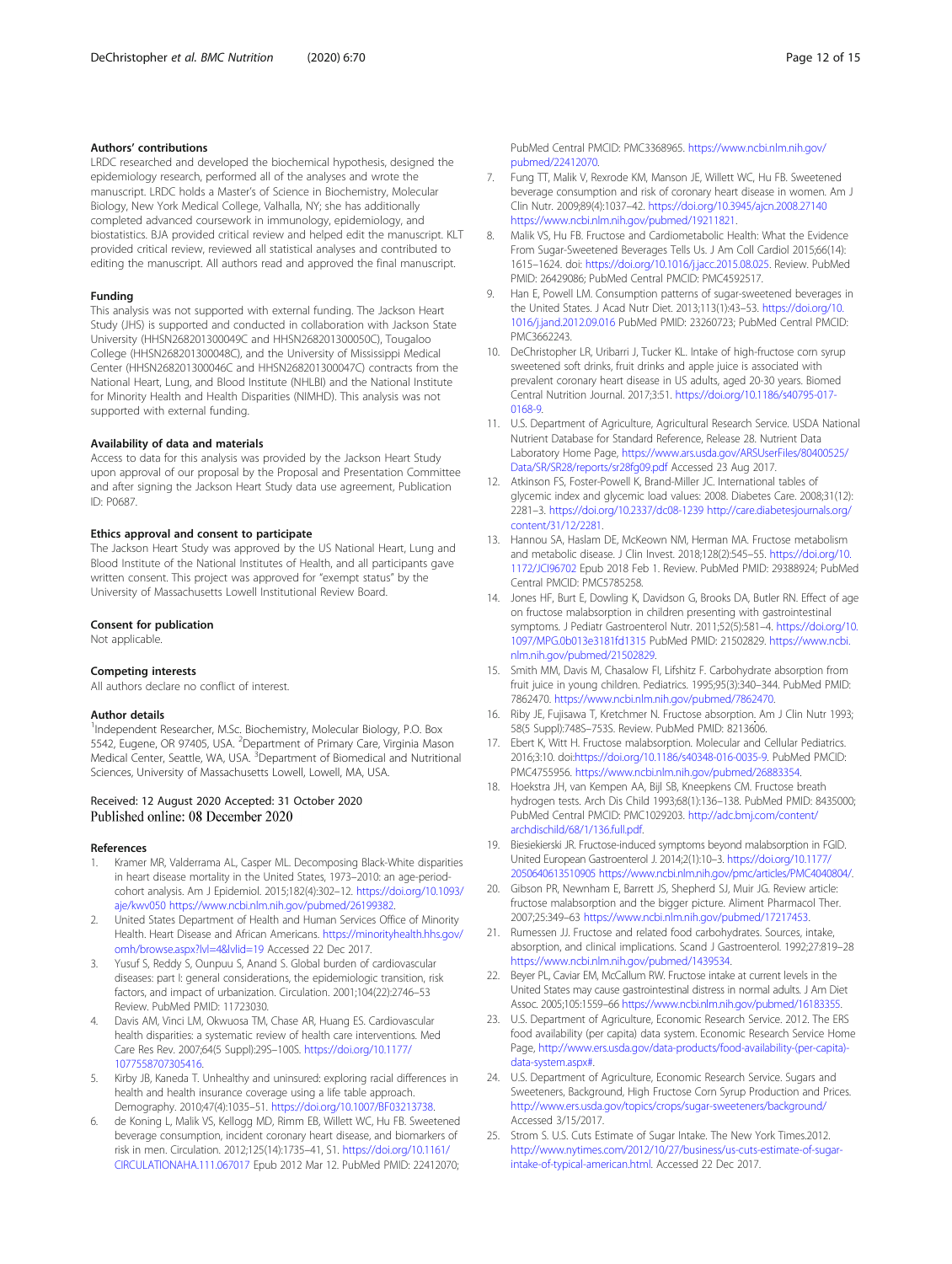- <span id="page-12-0"></span>26. Haley S. Sugars and Sweeteners Outlook. United States Department of Agriculture. SSS-M-270. 2011. 6–9. [http://usda.mannlib.cornell.edu/usda/ers/](http://usda.mannlib.cornell.edu/usda/ers/SSS/2010s/2011/SSS-02-14-2011.pdf) [SSS//2010s/2011/SSS-02-14-2011.pdf](http://usda.mannlib.cornell.edu/usda/ers/SSS/2010s/2011/SSS-02-14-2011.pdf). Accessed 22 Dec 2017.
- 27. Haley S. Sugars and Sweeteners Outlook. United States Department of Agriculture. SSM-M-286; 2012. p. 16–9. [http://usda.mannlib.cornell.edu/usda/](http://usda.mannlib.cornell.edu/usda/ers/SSS/2010s/2012/SSS-06-18-2012.pdf) [ers/SSS//2010s/2012/SSS-06-18-2012.pdf.](http://usda.mannlib.cornell.edu/usda/ers/SSS/2010s/2012/SSS-06-18-2012.pdf) Accessed 22 Dec 2017.
- 28. Ferraris RP, Choe JY, Patel CR. Intestinal absorption of fructose. Annu Rev Nutr. 2018;38:41–67. <https://doi.org/10.1146/annurev-nutr-082117-051707> [https://pubmed.ncbi.nlm.nih.gov/29751733/.](https://pubmed.ncbi.nlm.nih.gov/29751733/)
- 29. Chen PB, Black AS, Sobel AL, et al. Directed remodeling of the mouse gut microbiome inhibits the development of atherosclerosis [published online ahead of print, 2020 Jun 15]. Nat Biotechnol. 2020. [https://doi.org/10.1038/](https://doi.org/10.1038/s41587-020-0549-5) [s41587-020-0549-5.](https://doi.org/10.1038/s41587-020-0549-5)
- 30. Shen B. Cleveland Clinic. Consult QD. Researchers Discover Gut-Heart Connection in Coronary Artery Disease [https://consultqd.clevelandclinic.org/](https://consultqd.clevelandclinic.org/researchers-discover-gut-heart-connection-in-coronary-artery-disease/) [researchers-discover-gut-heart-connection-in-coronary-artery-disease/](https://consultqd.clevelandclinic.org/researchers-discover-gut-heart-connection-in-coronary-artery-disease/). Accessed 10 Nov 2020.
- 31. Walker RW, Lê KA, Davis J, Alderete TL, Cherry R, Lebel S, Goran MI. High rates of fructose malabsorption are associated with reduced liver fat in obese African Americans. J Am Coll Nutr. 2012;31(5):369–74 PubMed PMID: 23529994. <http://www.goranlab.com/pdf/369.full.pdf>.
- 32. Morrison RM, Buzby JC. Guess Who's Turning 100? Tracking a Century of American Eating. United States Department of Agriculture, Economic Research Service. Amber Waves. 2010; [https://www.ers.usda.gov/amber](https://www.ers.usda.gov/amber-waves/2010/march/guess-who-s-turning-100tracking-a-century-of-american-eating/)[waves/2010/march/guess-who-s-turning-100tracking-a-century-of-american](https://www.ers.usda.gov/amber-waves/2010/march/guess-who-s-turning-100tracking-a-century-of-american-eating/)[eating/](https://www.ers.usda.gov/amber-waves/2010/march/guess-who-s-turning-100tracking-a-century-of-american-eating/). Accessed 22 Dec 2017.
- 33. Wells HF, Buzby JC. High-Fructose Corn Syrup Usage May Be Leveling Off. United States Department of Agriculture. Econ Res Serv. 2008; [https://www.](https://www.ers.usda.gov/amber-waves/2008/february/high-fructose-corn-syrup-usage-may-be-leveling-off/) [ers.usda.gov/amber-waves/2008/february/high-fructose-corn-syrup-usage](https://www.ers.usda.gov/amber-waves/2008/february/high-fructose-corn-syrup-usage-may-be-leveling-off/)[may-be-leveling-off/](https://www.ers.usda.gov/amber-waves/2008/february/high-fructose-corn-syrup-usage-may-be-leveling-off/). Accessed 22 Dec 2017.
- 34. U.S. Food and Drug Administration. Food Additives and Petitions. High Fructose Corn Syrup Questions and Answers. [https://www.fda.gov/food/](https://www.fda.gov/food/food-additives-petitions/high-fructose-corn-syrup-questions-and-answers) [food-additives-petitions/high-fructose-corn-syrup-questions-and-answers.](https://www.fda.gov/food/food-additives-petitions/high-fructose-corn-syrup-questions-and-answers) Accessed 10 Nov 2020.
- 35. Ventura EE, Davis JN, Goran MI. Sugar content of popular sweetened beverages based on objective laboratory analysis: focus on fructose content. Obesity (Silver Spring). 2011;19(4):868–74. [https://doi.org/10.1038/oby.2010.](https://doi.org/10.1038/oby.2010.255) [255](https://doi.org/10.1038/oby.2010.255) Epub 2010 Oct 14. PubMed PMID: 20948525. [https://www.ncbi.nlm.nih.](https://www.ncbi.nlm.nih.gov/pubmed/20948525) [gov/pubmed/20948525](https://www.ncbi.nlm.nih.gov/pubmed/20948525).
- 36. Walker RW, Dumke KA, Goran MI. Fructose content in popular beverages made with and without high-fructose corn syrup. Nutrition. 2014;30(7–8): 928–935. doi: <https://doi.org/10.1016/j.nut.2014.04.003>. Epub 2014 Apr 18. PubMed PMID: 24985013. [https://www.sciencedirect.com/science/article/pii/](https://www.sciencedirect.com/science/article/pii/S0899900714001920) [S0899900714001920.](https://www.sciencedirect.com/science/article/pii/S0899900714001920)
- 37. Federal Register Volume 61, Number 165. August 23, 1996. Rules and Regulations, pages 43447–43450. From the Federal Register Online via the Government Publishing Office [FR Doc No.: 9621482]. [https://www.gpo.gov/](https://www.gpo.gov/fdsys/pkg/FR-1996-08-23/html/96-21482.htm%20) [fdsys/pkg/FR-1996-08-23/html/96-21482.htm%20](https://www.gpo.gov/fdsys/pkg/FR-1996-08-23/html/96-21482.htm%20) Accessed 23 Nov 2019.
- 38. United States National Heart, Lung, and Blood Institute (NHLBI) and National Institute on Minority Health and Health Disparities (NIMHD). Jackson Heart Study (JHS) of Cardiovascular Diseases in African Americans (JHS). Study record. ClinicalTrials.gov Identifier: NCT00005485. [https://clinicaltrials.gov/](https://clinicaltrials.gov/ct2/show/NCT00005485) [ct2/show/NCT00005485](https://clinicaltrials.gov/ct2/show/NCT00005485) and <https://www.jacksonheartstudy.org/>. Accessed 10 Nov 2020.
- 39. Duffey KJ, Popkin BM. High-fructose corn syrup: is this what's for dinner? Am J Clin Nutr 2008;88(6):1722S–1732S. doi: [https://doi.org/10.3945/ajcn.](https://doi.org/10.3945/ajcn.2008.25825C) [2008.25825C.](https://doi.org/10.3945/ajcn.2008.25825C) PubMed PMID: 19064537; PubMed Central PMCID: PMC2746720.
- 40. Ogden, C.L., Ph.D., M.R.P.; Kit, B.R.,M.D., M.P.H.; Carroll, M. D, M.S.P.H.; and Park, S., Ph.D., M.S. Consumption of Sugar Drinks in the United States, 2005– 2008. NCHS Data Brief, Number 71, August 2011. [http://www.cdc.gov/nchs/](http://www.cdc.gov/nchs/data/databriefs/db71.htm) [data/databriefs/db71.htm](http://www.cdc.gov/nchs/data/databriefs/db71.htm). Accessed 10 Nov 2020.
- 41. Vartanian LR, Schwartz MB, Brownell KD. Effects of soft drink consumption on nutrition and health: a systematic review and meta-analysis. Am J Public Health. 2007;97(4):667–75 Epub 2007 Feb 28. Review. PubMed PMID: 17329656; PubMed Central PMCID: PMC1829363. [https://www.ncbi.nlm.nih.](https://www.ncbi.nlm.nih.gov/pmc/articles/PMC1829363/) [gov/pmc/articles/PMC1829363/.](https://www.ncbi.nlm.nih.gov/pmc/articles/PMC1829363/)
- 42. Tucker KL, Maras J, Champagne C, Connell C, Goolsby S, Weber J, Zaghloul S, Carithers T, Bogle ML. A regional food-frequency questionnaire for the US Mississippi Delta. Public Health Nutr. 2005;8(1):87–96 PubMed PMID: 15705249.
- 43. Subar AF, Dodd KW, Guenther PM, Kipnis V, Midthune D, McDowell M, Tooze JA, Freedman LS, Krebs-Smith SM. The food propensity questionnaire: concept, development, and validation for use as a covariate in a model to estimate usual food intake. J Am Diet Assoc 2006;106(10):1556–1563. PubMed PMID: 17000188. <https://www.ncbi.nlm.nih.gov/pubmed/19559135>.
- 44. Carithers TC, Talegawkar SA, Rowser ML, et al. Validity and calibration of food frequency questionnaires used with African American adults in the Jackson heart study. J Am Diet Assoc. 2009;109(7):1184–93. [https://doi.org/](https://doi.org/10.1016/j.jada.2009.04.005) [10.1016/j.jada.2009.04.005](https://doi.org/10.1016/j.jada.2009.04.005).
- 45. Keku E, Rosamond W, Taylor HA Jr, Garrison R, Wyatt SB, Richard M, Jenkins B, Reeves L, Sarpong D. Cardiovascular disease event classification in the Jackson Heart Study: methods and procedures. Ethn Dis. 2005;15(4 Suppl 6): S6–62-70 PubMed PMID: 16317987.
- 46. Guenther PM, Kirkpatrick SI, Reedy J, Krebs-Smith SM, Buckman DW, Dodd KW, Casavale KO, Carroll RJ. The Healthy Eating Index-2010 is a valid and reliable measure of diet quality according to the 2010 Dietary Guidelines for Americans. J Nutr 2014;144(3):399–407. doi: [https://doi.org/10.3945/jn.113.](https://doi.org/10.3945/jn.113.183079) [183079](https://doi.org/10.3945/jn.113.183079). Epub 2014 Jan 22. PubMed PMID: 24453128; PubMed Central PMCI D: PMC3927552.
- 47. Wilson MM, Reedy J, Krebs-Smith SM. American Diet Quality: Where It Is, Where It Is Heading, and What It Could Be. J Acad Nutr Diet. 2015;116(2): 302–10.e1 <https://www.ncbi.nlm.nih.gov/pmc/articles/PMC4733413/>.
- 48. Joshi PH, Khokhar AA, Massaro JM, Lirette ST, Griswold ME, Martin SS, Blaha MJ, Kulkarni KR, Correa A, D'Agostino RB Sr, Jones SR, Toth PP. Lipoprotein Investigators Collaborative (LIC) Study Group.. Remnant Lipoprotein Cholesterol and Incident Coronary Heart Disease: The Jackson Heart and Framingham Offspring Cohort Studies. J Am Heart Assoc. 2016;5(5). [https://](https://doi.org/10.1161/JAHA.115.002765) [doi.org/10.1161/JAHA.115.002765](https://doi.org/10.1161/JAHA.115.002765) PubMed PMID: 27130348; PubMed Central PMCID: PMC4889167.
- 49. Stanhope KL, Havel PJ. Fructose consumption: potential mechanisms for its effects to increase visceral adiposity and induce dyslipidemia and insulin resistance. Curr Opin Lipidol. 2008;19(1):16–24. [https://doi.org/10.1097/MOL.](https://doi.org/10.1097/MOL.0b013e3282f2b24a) [0b013e3282f2b24a](https://doi.org/10.1097/MOL.0b013e3282f2b24a).
- 50. Hieronimus B, Griffen SC, Keim NL, et al. Effects of Fructose or Glucose on Circulating ApoCIII and Triglyceride and Cholesterol Content of Lipoprotein Subfractions in Humans. J Clin Med. 2019;8(7):913. Published 2019 Jun 26. <https://doi.org/10.3390/jcm8070913>.
- 51. Bacha F, Saad R, Gungor N, Janosky J, Arslanian SA. Obesity, regional fat distribution, and syndrome X in obese black versus white adolescents: race differential in diabetogenic and atherogenic risk factors. J Clin Endocrinol Metab. 2003;88(6):2534–40 PubMed PMID: 12788850.
- 52. Kearns, C. E., L. A. Schmidt, and S. A. Glantz. 2016 Sugar industry and coronary heart disease research. An internal analysis of internal industry documents JAMA Internal Medicine (online) doi: [https://doi.org/10.1001/](https://doi.org/10.1001/jamainternmed.2016.5394) [jamainternmed.2016.5394.](https://doi.org/10.1001/jamainternmed.2016.5394) [https://www.ncbi.nlm.nih.gov/pubmed/27617709.](https://www.ncbi.nlm.nih.gov/pubmed/27617709)
- 53. Fox A. Complaint for damages and injunctive relief for false advertising in the violation of (1) the Lantham Act (15 U.S.C. & 1125(a)), and (2) California's Unfair Competition Law (Cal. Bus. & Prof. Code & 17200, Et. seq. Filed 4/22/ 2011. [https://www.scribd.com/document/288646633/Western-Sugar-](https://www.scribd.com/document/288646633/Western-Sugar-Cooperative-et-al-v-Archer-Daniels-Midland-Company-et-al-Complaint)[Cooperative-et-al-v-Archer-Daniels-Midland-Company-et-al-Complaint.](https://www.scribd.com/document/288646633/Western-Sugar-Cooperative-et-al-v-Archer-Daniels-Midland-Company-et-al-Complaint) Accessed 10 Nov 2020.
- 54. Fox A. Second amended complaint for damages and injunctive relief for false advertising in violation of the Lantham Act. Filed 11/18/2011. [https://](https://www.scribd.com/document/94868291/2d-Am-Complaint-Western-Sugar-Coop-v-Archer-Daniels-Midland) [www.scribd.com/document/94868291/2d-Am-Complaint-Western-Sugar-](https://www.scribd.com/document/94868291/2d-Am-Complaint-Western-Sugar-Coop-v-Archer-Daniels-Midland)[Coop-v-Archer-Daniels-Midland.](https://www.scribd.com/document/94868291/2d-Am-Complaint-Western-Sugar-Coop-v-Archer-Daniels-Midland) Accessed 10 Nov 2020.
- 55. Mellado-Mojica E, López MG. Identification, classification, and discrimination of agave syrups from natural sweeteners by infrared spectroscopy and HPAEC-PAD. Food Chem. 2015;167:349–57. [https://doi.org/10.1016/j.](https://doi.org/10.1016/j.foodchem.2014.06.111) [foodchem.2014.06.111](https://doi.org/10.1016/j.foodchem.2014.06.111) Epub 2014 Jul 9. PubMed PMID: 25148997. [https://](https://www.ncbi.nlm.nih.gov/pubmed/25148997) [www.ncbi.nlm.nih.gov/pubmed/25148997.](https://www.ncbi.nlm.nih.gov/pubmed/25148997)
- 56. White JS, Hobbs LJ, Fernandez S. Fructose content and composition of commercial HFCS-sweetened carbonated beverages. Int J Obes. 2015;39(1): 176–82. <https://doi.org/10.1038/ijo.2014.73> Epub 2014 May 6. Review. PubMed PMID: 24798032; PubMed Central PMCID: PMC4285619.
- 57. Tuck CJ, Ross LA, Gibson PR, Barrett JS, Muir JG. Adding glucose to food and solutions to enhance fructose absorption is not effective in preventing fructose-induced functional gastrointestinal symptoms: randomised controlled trials in patients with fructose malabsorption. J Hum Nutr Diet 2017;30(1):73–82. doi: <https://doi.org/10.1111/jhn.12409>. Epub 2016 Sep 7. PubMed PMID: 27600184. [https://www.ncbi.nlm.nih.](https://www.ncbi.nlm.nih.gov/pubmed?cmd=historysearch&querykey=21) [gov/pubmed/27600184.](https://www.ncbi.nlm.nih.gov/pubmed?cmd=historysearch&querykey=21)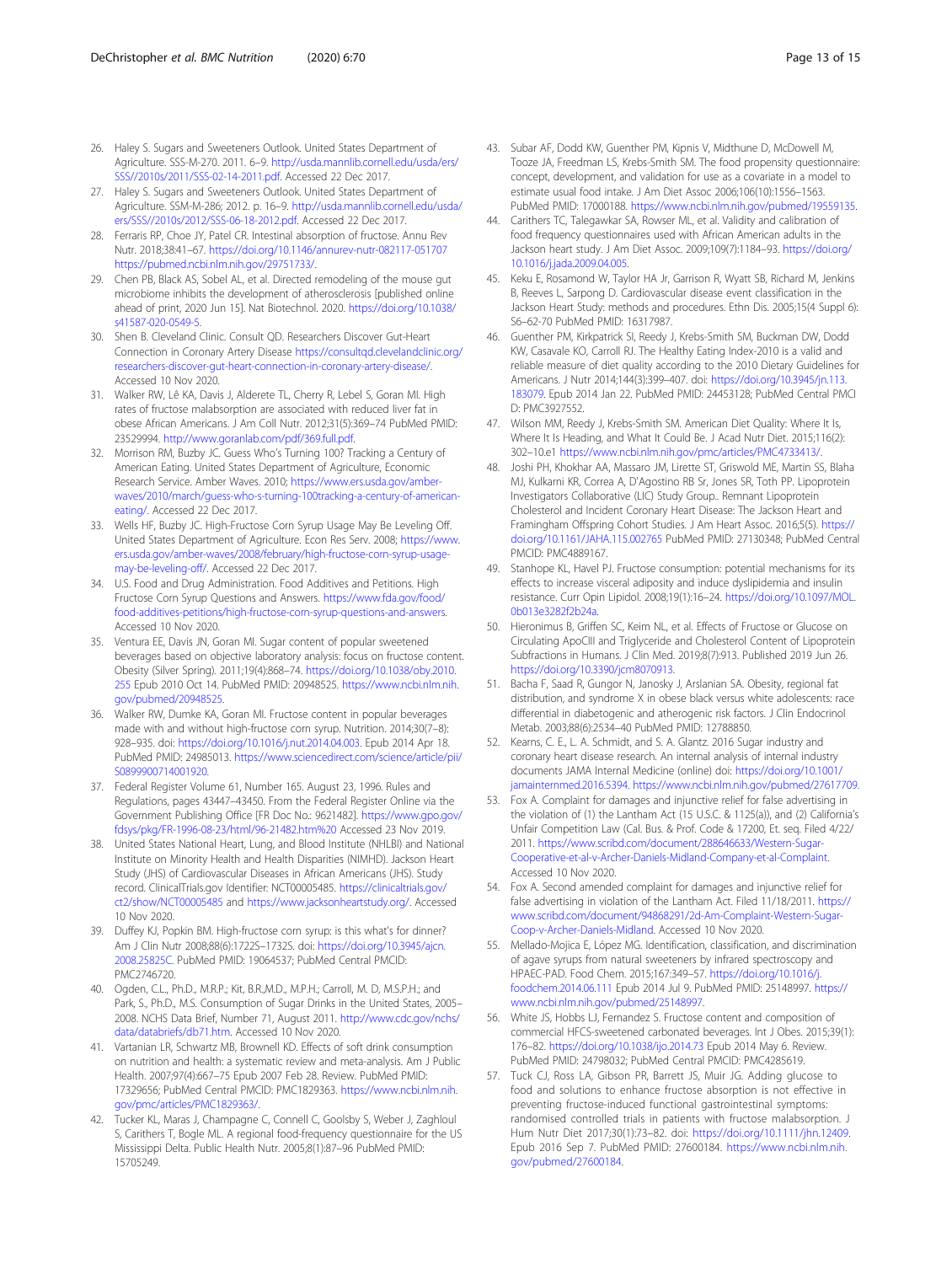- <span id="page-13-0"></span>58. Röder PV, Geillinger KE, Zietek TS, Thorens B, Koepsell H, Daniel H. The role of SGLT1 and GLUT2 in intestinal glucose transport and sensing. Plos One. 2014;9(2):e89977. <https://doi.org/10.1371/journal.pone.0089977> eCollection 2014. PubMed PMID: 24587162; PubMed Central PMCID: PMC3935955.
- 59. Helliwell PA, Richardson M, Affleck J, Kellett GL. Stimulation of fructose transport across the intestinal brush-border membrane by PMA is mediated by GLUT2 and dynamically regulated by protein kinase C. Biochem J. 2000; 350(Pt. 1):149–54.
- 60. Kellett GL, Brot-Laroche E. Apical GLUT2: a major pathway of intestinal sugar absorption. Diabetes. 2005;54:3056–62.
- 61. Helliwell PA, Richardson M, Affleck J, Kellett GL. Regulation of GLUT5, GLUT2 and intestinal brush-border fructose absorption by the extracellular signalregulated kinase, p38 mitogen-activated kinase and phosphatidylinositol 3 kinase intracellular signalling pathways: implications for adaptation to diabetes. Biochem J. 2000;350(Pt 1):163–9.
- 62. Patel C, Douard V, Yu S, Gao N, Ferraris RP. Transport, metabolism, and endosomal trafficking-dependent regulation of intestinal fructose absorption. FASEB J 2015;29(9):4046–4058. doi: [https://doi.org/10.1096/fj.15-](https://doi.org/10.1096/fj.15-272195) [272195](https://doi.org/10.1096/fj.15-272195). Epub 2015 Jun 12. PubMed PMID: 26071406; PubMed Central PMCI D: PMC4550372.
- 63. Eshak ES, Iso H, Kokubo Y, Saito I, Yamagishi K, Inoue M, Tsugane S. Soft drink intake in relation to incident ischemic heart disease, stroke, and stroke subtypes in Japanese men and women: the Japan Public Health Centrebased study cohort I. Am J Clin Nutr. 2012;96(6):1390–7. [https://doi.org/10.](https://doi.org/10.3945/ajcn.112.037903) [3945/ajcn.112.037903](https://doi.org/10.3945/ajcn.112.037903) Epub 2012 Oct 17. PubMed PMID: 23076619.
- 64. Market Evaluation Consumption and Statistics Committee. International Sugar Organization. Alternative Sweeteners in a High Sugar Price Environment. 2012. [https://www.scribd.com/document/245129336/MECAS-12-04-Alternative-](https://www.scribd.com/document/245129336/MECAS-12-04-Alternative-Sweeteners-in-a-Higher-Sugar-Price-Environment-English)[Sweeteners-in-a-Higher-Sugar-Price-Environment-English](https://www.scribd.com/document/245129336/MECAS-12-04-Alternative-Sweeteners-in-a-Higher-Sugar-Price-Environment-English).
- 65. Yang Q, Zhang Z, Gregg EW, Flanders WD, Merritt R, Hu FB. Added sugar intake and cardiovascular diseases mortality among US adults. JAMA Intern Med. 2014;174(4):516–24. <https://doi.org/10.1001/jamainternmed.2013.13563> PubMed PMID: 24493081.
- 66. Hieronimus B, Medici V, Bremer AA, Lee V, Nunez MV, Sigala DM, Keim NL, Havel PJ, Stanhope KL. Synergistic effects of fructose and glucose on lipoprotein risk factors for cardiovascular disease in young adults. Metabolism. 2020;112:154356. <https://doi.org/10.1016/j.metabol.2020.154356> [Epub ahead of print] PubMed PMID: 32916151.
- 67. DeChristopher, Luanne Robalo. Consumption of Fructose and High Fructose Corn Syrup: Is Fructositis triggered bronchitis, asthma, & auto-immune reactivity merely a side bar in the Etiology of Metabolic Syndrome II (to be defined)? – Evidence and a Hypothesis. New York Medical College Library, 2012, print. Online at [https://www.researchgate.net/publication/276920662\\_](https://www.researchgate.net/publication/276920662_Consumption_of_Fructose_and_High_Fructose_Corn_Syrup_Is_Fructositis_triggered_bronchitis_asthma_auto-immune_reactivity_merely_a_side_bar_in_the_Etiology_of_Metabolic_Syndrome_II_to_be_defined_-_Eviden) [Consumption\\_of\\_Fructose\\_and\\_High\\_Fructose\\_Corn\\_Syrup\\_Is\\_Fructositis\\_](https://www.researchgate.net/publication/276920662_Consumption_of_Fructose_and_High_Fructose_Corn_Syrup_Is_Fructositis_triggered_bronchitis_asthma_auto-immune_reactivity_merely_a_side_bar_in_the_Etiology_of_Metabolic_Syndrome_II_to_be_defined_-_Eviden) [triggered\\_bronchitis\\_asthma\\_auto-immune\\_reactivity\\_merely\\_a\\_side\\_bar\\_](https://www.researchgate.net/publication/276920662_Consumption_of_Fructose_and_High_Fructose_Corn_Syrup_Is_Fructositis_triggered_bronchitis_asthma_auto-immune_reactivity_merely_a_side_bar_in_the_Etiology_of_Metabolic_Syndrome_II_to_be_defined_-_Eviden) [in\\_the\\_Etiology\\_of\\_Metabolic\\_Syndrome\\_II\\_to\\_be\\_defined\\_-\\_Eviden.](https://www.researchgate.net/publication/276920662_Consumption_of_Fructose_and_High_Fructose_Corn_Syrup_Is_Fructositis_triggered_bronchitis_asthma_auto-immune_reactivity_merely_a_side_bar_in_the_Etiology_of_Metabolic_Syndrome_II_to_be_defined_-_Eviden) Accessed 10 Nov 2020.
- 68. Fishman SL, Sonmez H, Basman C, et al. The role of advanced glycation end-products in the development of coronary artery disease in patients with and without diabetes mellitus: a review. Mol Med. 2018;24:59. [https://](https://doi.org/10.1186/s10020-018-0060-3) [doi.org/10.1186/s10020-018-0060-3](https://doi.org/10.1186/s10020-018-0060-3).
- 69. Bains Y, Gugliucci A, Caccavello R. Advanced glycation endproducts form during ovalbumin digestion in the presence of fructose: Inhibition by chlorogenic acid. Fitoterapia; 2017. <https://doi.org/10.1016/j.fitote.2017.05.003>.
- 70. Bains Y, Gugliucci A. Ilex paraguariensis and its main component chlorogenic acid inhibit fructose formation of advanced glycation endproducts with amino acids at conditions compatible with those in the digestive system. Fitoterapia. 2016;117:6–10. [https://doi.org/10.1016/j.fitote.](https://doi.org/10.1016/j.fitote.2016.12.006) [2016.12.006](https://doi.org/10.1016/j.fitote.2016.12.006) [Epub ahead of print] PubMed PMID: 28012919. [https://www.](https://www.sciencedirect.com/science/article/pii/S0367326X16308619) [sciencedirect.com/science/article/pii/S0367326X16308619](https://www.sciencedirect.com/science/article/pii/S0367326X16308619).
- 71. Martinez-Saez N, Fernandez-Gomez B, Cai W, Uribarri J, Dolores del Castillo M. In vitro formation of Maillard reaction products during simulated digestion of meal-resembling systems. In Food Research International. 2017. ISSN 0963-9969, [https://doi.org/10.1016/j.foodres.2017.09.056.](https://doi.org/10.1016/j.foodres.2017.09.056) ([http://www.](http://www.sciencedirect.com/science/article/pii/S0963996917306415) [sciencedirect.com/science/article/pii/S0963996917306415\)](http://www.sciencedirect.com/science/article/pii/S0963996917306415).
- 72. van der Lugt T, Venema K, van Leeuwen S, Vrolijk MF, Opperhuizen A, Bast A. Gastrointestinal digestion of dietary advanced glycation endproducts using an in vitro model of the gastrointestinal tract (TIM-1). Food Funct. 2020;11(7):6297–307. <https://doi.org/10.1039/d0fo00450b>.
- 73. DeChristopher LR. Perspective: The Paradox in Dietary Advanced Glycation End Products Research-The Source of the Serum and Urinary Advanced

Glycation End Products Is the Intestines, Not the Food. Adv Nutr. 2017;8(5): 679–83. <https://doi.org/10.3945/an.117.016154> Print 2017 Sep. PubMed PMID: 28916568; PubMed Central PMCID: PMC5593110.

- 74. Clemens RA, Jones JM, Kern M, Lee SY, Mayhew EJ, Slavin JL, Zivanovic S. Functionality of Sugars in Foods and Health. Comprehensive Reviews in Food Science and Food Safety; 2016. [https://doi.org/10.1111/1541-4337.](https://doi.org/10.1111/1541-4337.12194) [12194.](https://doi.org/10.1111/1541-4337.12194)
- 75. DeChristopher LR, Tucker KL. Excess free fructose, apple juice, high fructose corn syrup and childhood asthma risk - the National Children's Study. Nutr J. 2020;19(1):60. Published 2020 Jun 23. [https://doi.org/10.1186/s12937-020-](https://doi.org/10.1186/s12937-020-00578-0) [00578-0](https://doi.org/10.1186/s12937-020-00578-0).
- 76. DeChristopher LR, Tucker KL. Excess-free-fructose, high-fructose corn syrup and adult asthma: the Framingham Offspring Cohort. Br J Nutr. 2018:1–11. <https://doi.org/10.1017/S0007114518000417> [Epub ahead of print] PubMed PMID: 29587887. <https://www.ncbi.nlm.nih.gov/pubmed/29587887>.
- 77. DeChristopher LR, Uribarri J, Tucker KL. Intakes of apple juice, fruit drinks and soda are associated with prevalent asthma in US children aged 2–9 years. Public Health Nutr. 2015:1–8 [Epub ahead of print] PubMed PMID: 25857343. [https://www.ncbi.nlm.nih.gov/pubmed/25857343.](https://www.ncbi.nlm.nih.gov/pubmed/25857343) Accessed 10 Nov 2020.
- 78. DeChristopher LR, Uribarri J, Tucker KL. The link between soda intake and asthma: science points to the high-fructose corn syrup, not the preservatives: a commentary. Nutr Diabetes. 2016;6(11):e234. [https://doi.org/](https://doi.org/10.1038/nutd.2016.46) [10.1038/nutd.2016.46](https://doi.org/10.1038/nutd.2016.46) PubMed PMID: 27892935; PubMed Central PMCID: PMC5133361. [https://www.ncbi.nlm.nih.gov/pubmed/27892935.](https://www.ncbi.nlm.nih.gov/pubmed/27892935)
- 79. Wright LS, Rifas-Shiman S, Oken E, Gillman M, Litonjua AA, Gold DR. Maternal Prenatal Intake of Fructose Is Associated with Asthma in Children. J Allergy Clin Immunol. 135(2):AB228. [https://doi.org/10.1016/j.jaci.2014.12.](https://doi.org/10.1016/j.jaci.2014.12.1678) [1678](https://doi.org/10.1016/j.jaci.2014.12.1678).
- 80. Wright LS, Rifas-Shiman SL, Oken E, Litonjua AA, Gold DR. Prenatal and Early-Life Fructose, Fructose-Containing Beverages, and Mid-Childhood Asthma. Ann Am Thorac Soc. 2017. [https://doi.org/10.1513/AnnalsATS.](https://doi.org/10.1513/AnnalsATS.201707-530OC) [201707-530OC](https://doi.org/10.1513/AnnalsATS.201707-530OC) [Epub ahead of print] PubMed PMID: 29219619.
- 81. Yu R, Yang B, Cai L, Lu X, Wang X. Excess Free Fructose Beverages and Allergy in Children and Adolescents: Results From NHANES 2005-2006. Ann Fam Med. 2018;16(5):408–18. <https://doi.org/10.1370/afm.2292> PubMed PMID: 30201637.
- 82. Park S, Blanck HM, Sherry B, Jones SE, et al. Regular-soda intake independent of weight status is associated with asthma among US high school students. J Acad Nutr Diet 2013;113(1):106–111. doi: [https://doi.org/](https://doi.org/10.1016/j.jand.2012.09.020) [10.1016/j.jand.2012.09.020](https://doi.org/10.1016/j.jand.2012.09.020). PubMed PMID: 23260727; PubMed Central PMCI D: PMC4470486.
- 83. Park S, Akinbami LJ, McGuire LC, Blanck HM. Association of sugarsweetened beverage intake frequency and asthma among U.S. adults, 2013. Prev Med. 2016;91:58–61. <https://doi.org/10.1016/j.ypmed.2016.08.004> [Epub ahead of print]; PubMed PMID: 27496394.
- 84. Cisneros R, Gonzalez M, Brown P, Schweizer D. Soda consumption and hospital admissions among Californian adults with asthma. J Asthma. 2017;54(4):371-5. <https://doi.org/10.1080/02770903.2016.1218014>. Epub 2016 Aug 5.
- 85. DeChristopher LR. Excess free fructose and childhood asthma. Eur J Clin Nutr. 2015 Jun 17. doi: <https://doi.org/10.1038/ejcn.2015.101>. [Epub ahead of print] PubMed PMID: 26081487. [https://www.ncbi.nlm.nih.gov/pubmed/26](https://www.ncbi.nlm.nih.gov/pubmed/26081487) [081487](https://www.ncbi.nlm.nih.gov/pubmed/26081487) https://www.researchgate.net/publication/278794143\_Excess\_free [fructose\\_and\\_childhood\\_asthma.](https://www.researchgate.net/publication/278794143_Excess_free_fructose_and_childhood_asthma)
- 86. Berentzen NE, van Stokkom VL, Gehring U, Koppelman GH, Schaap LA, Smit HA, et al. Associations of sugar-containing beverages with asthma prevalence in 11-year-old children: the PIAMA birth cohort. Eur J Clin Nutr. 2015;69:303–8. <https://doi.org/10.1038/ejcn.2014.153> PubMed PMID: 25117998.
- 87. DeChristopher LR, Uribarri J, Tucker KL. Intake of high-fructose corn syrup sweetened soft drinks, fruit drinks and apple juice is associated with prevalent arthritis in US adults, aged 20–30 years. Nutr Diab. 2016;6(3):e199. Published 2016 Mar 7. <https://doi.org/10.1038/nutd.2016.7>.
- 88. Yun HD, Knoebel E, Fenta Y, Gabriel SE, Leibson CL, Loftus EV Jr, et al. Asthma and proinflammatory conditions: a population-based retrospective matched cohort study. Mayo Clin Proc. 2012;87(10):953–60. [https://doi.org/](https://doi.org/10.1016/j.mayocp.2012.05.020) [10.1016/j.mayocp.2012.05.020](https://doi.org/10.1016/j.mayocp.2012.05.020) Epub 2012 Sep 12. PubMed PMID: 22980164; PubMed Central PMCID: PMC3538394.
- 89. Jagpal A, Navarro-Millán I. Cardiovascular co-morbidity in patients with rheumatoid arthritis: a narrative review of risk factors, cardiovascular risk assessment and treatment. BMC Rheumatol. 2018;2:10. [https://doi.org/10.](https://doi.org/10.1186/s41927-018-0014-y) [1186/s41927-018-0014-y.](https://doi.org/10.1186/s41927-018-0014-y)